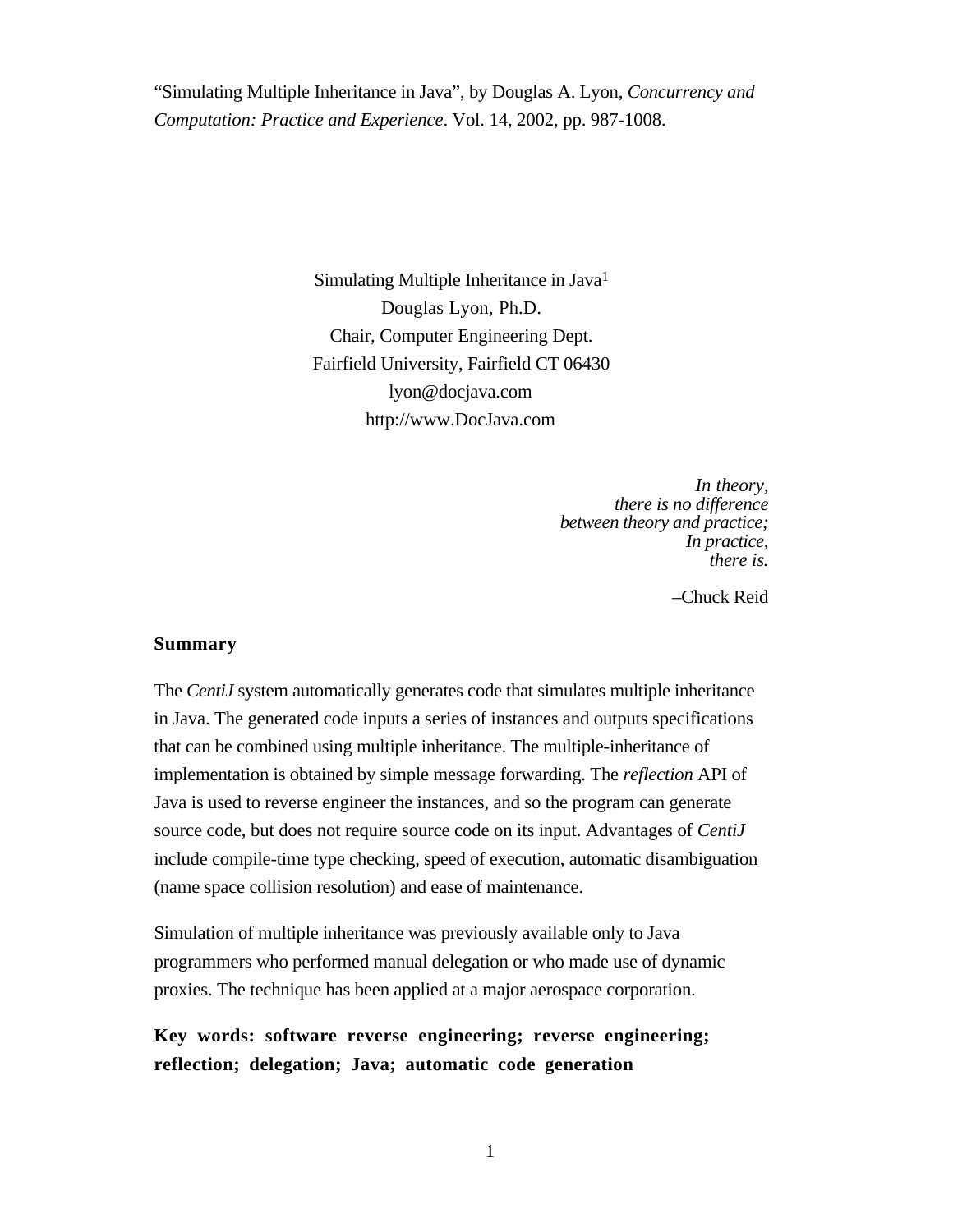#### **1. Introduction**

Refactoring is defined as "changing a system to improve its internal structure without altering its external behavior" [Fowler]. Often we are faced with legacy code that has to be refactored. Refactoring is typically done in order to improve some feature, such as design or readability. Refactoring is a key approach for improving object-oriented software systems [Tichelaar]. Sometimes the code has no source available and/or the design is poor. Sometimes a large number of dependencies between classes can complicate analysis [Korman]. While consulting for one aircraft manufacturer we were faced with Java code written by FORTRAN programmers (dubbed *JavaTran*). Over time, maintenance changed the original program structure and specifications. Additionally, the specifications had not been maintained. This is a common problem in industry [Postema].

According to one definition, delegation uses a receiving instance that forwards messages (or invocations) to its delegate(s). This is sometimes called a consultation [Kniesel]. Variations on this theme give rise to several of the so-called *design patterns*. For example, if methods are forwarded without change to the interface, then you have an example of the *proxy pattern*. If you simplify the interface with a subset of methods to a set of delegates, then you have a *facade pattern*. If you compensate for changes (i.e., deprecations) in the delegates, and keep the client classes seeing the same contract, then you have the *adapter pattern*. If you add responsibilities to the proxy class, then you have the *decorator pattern* [Gamma 1995]. Thus, we define *static delegation* as a compile-time type-safe message forwarding from a proxy class to some delegate(s).

Compare this to the definition given to use by Lieberman [Lie 1986]. With Lieberman-delegation the communications pattern is decided at run-time. This is rather more flexible than the static delegation, so we define it as *dynamic delegation*. Thus, compile-time checks are not performed and the message forwarding is not type-safe. In JDK1.3 dynamic delegation is more automatic (i.e.,

2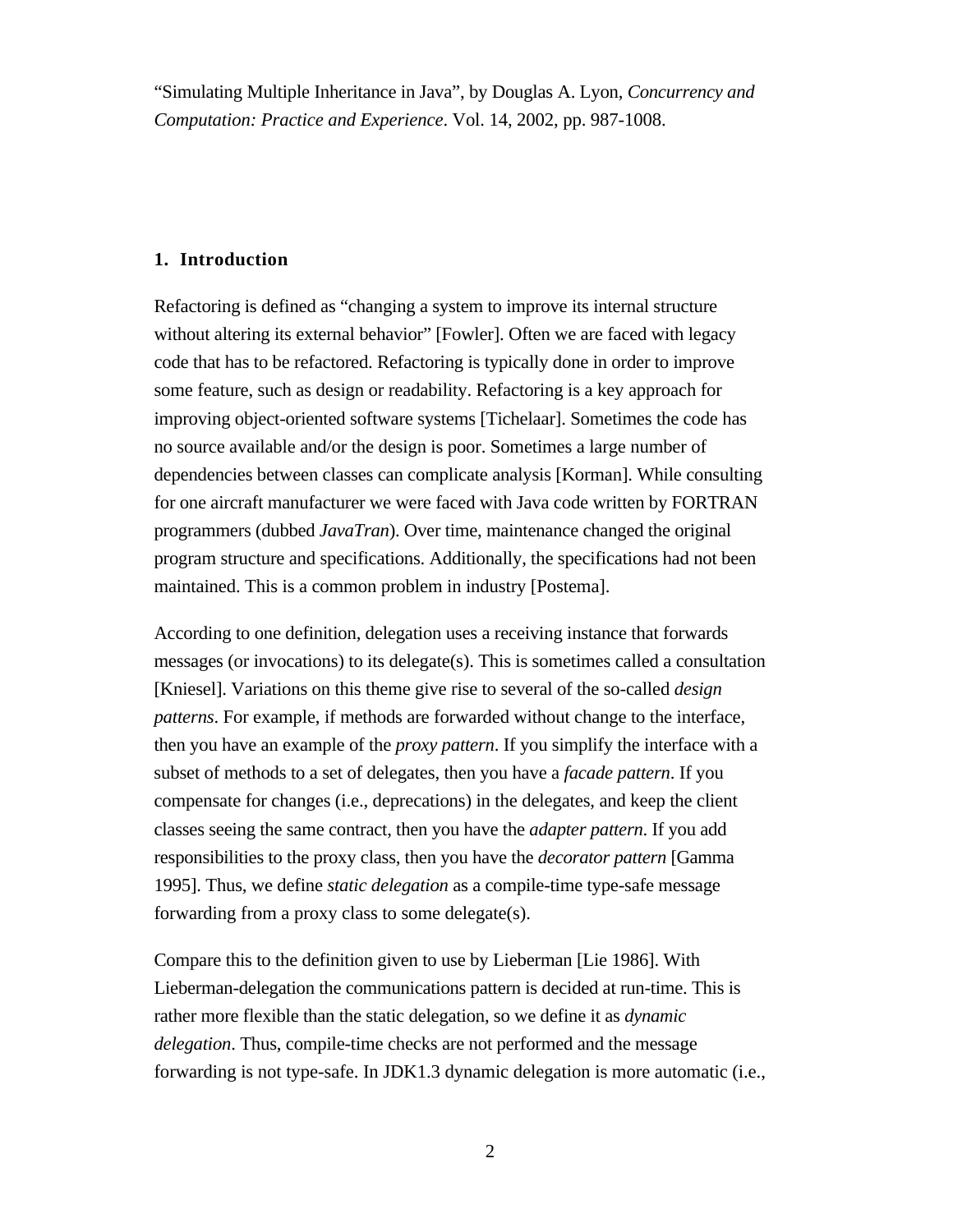it is Lieberman-style). Using the JDK 1.3 version of dynamic delegation you can build a proxy object from the reflection API.

To show why dynamic proxies in JDK 1.3 are not type safe, we use a simple example designed to print out when a method is invoked, for each method in an instance. This is like the *before* daemon of *ZetaLisp* (also known as a *whopper*):

```
import java.lang.reflect.InvocationHandler;
import java.lang.reflect.InvocationTargetException;
import java.lang.reflect.Method;
public class DebugProxy implements
     InvocationHandler {
     Object obj;
     private DebugProxy(Object _obj) {
       obj = \_obj;
      } // Note the private constructor, a factory pattern is
       // used for instancing, below:
     public static Object
       newInstance(Object obj) {
       Class c = obj.getClass();
       return java.lang.reflect.Proxy.newProxyInstance(
          c.getClassLoader(),
          c.getInterfaces(),
          new DebugProxy(obj));
      }
```
Jdk 1.3, classes that can be used to build proxies are required to implement the *InvocationHandler* interface. The method signature that complies with the *InvocationHandler* is not type safe (i.e., it accepts the primordial *Object* instance with unspecified support methods):

```
public Object invoke(
Object proxy, Method m,
 Object args[]) throws Throwable {
 Object result;
 System.out.println("about to invoke "
   + m.getName());
 try {
   result =
        m.invoke(obj, args);
 } catch (InvocationTargetException e) {
   throw e.getTargetException();
 }
 catch (Exception e) {
```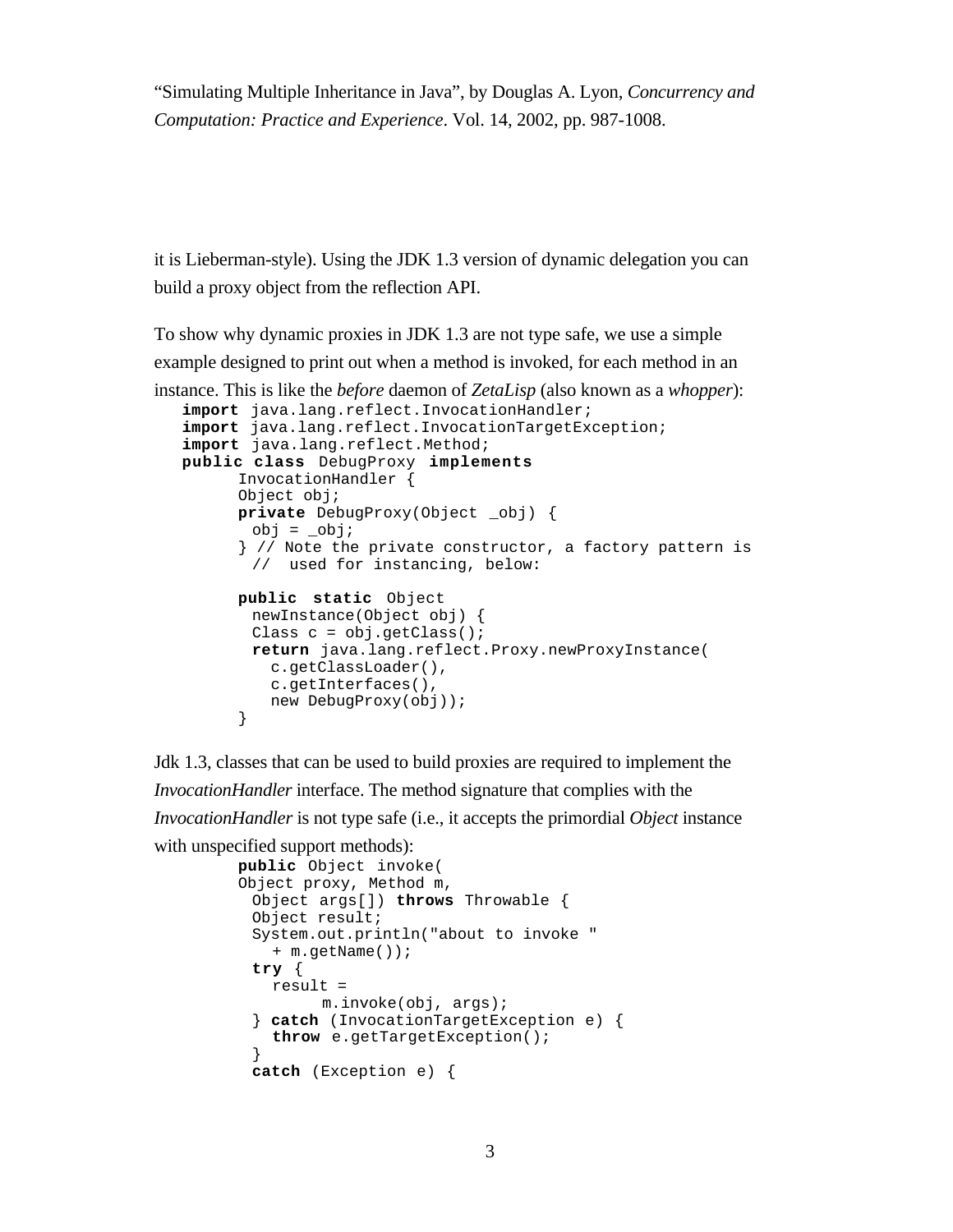```
throw new RuntimeException(
        "unexpected invocation"
        + "exception"
        +e.getMessage());
 } finally {
   System.out.println(
     "after method "+m.getName());
 }
 return result;
}
```
The above code clearly shows a lack of type-safety, and even a lack of selectivity. The message *about to invoke* is output for every method in the proxied instance. This feature can be avoided with *CentiJ* style method forwarding.

Our goal was to refactor the code in a *type-safe* way, without having to rewrite it. It is well known that improper refactoring can break subtle properties in a system. As a result, refactoring is generally followed by a testing phase [Katoaka]. To eliminate the testing phase after refactoring we have created an automatic means of generating proxy classes. These proxy classes are like *toolkits* that provide access to domain-specific frameworks [Gamma 1995]. The result is a stable interface to a large collection of methods in a single proxy class, rather than a weak coupling to many instances of several different classes. Since old code is unchanged (and unneeded) in our system, the new code can be treated as a facade for interfacing to the legacy code. Initially we wrote the proxies manually using a process we call *manual static delegation*. In manual static delegation, an instance is passed to a proxy class as a parameter. A programmer writes *wrapper* code that *delegates* to the contained instance. The code that contains the wrapper code is called the *proxy* class. The code that contains the implementation code is called the *delegate*. For example:

```
final class Movable {
     int x = 0;
     int y = 0;public void move(int _x, int _y) {
      x = x;y = y;
```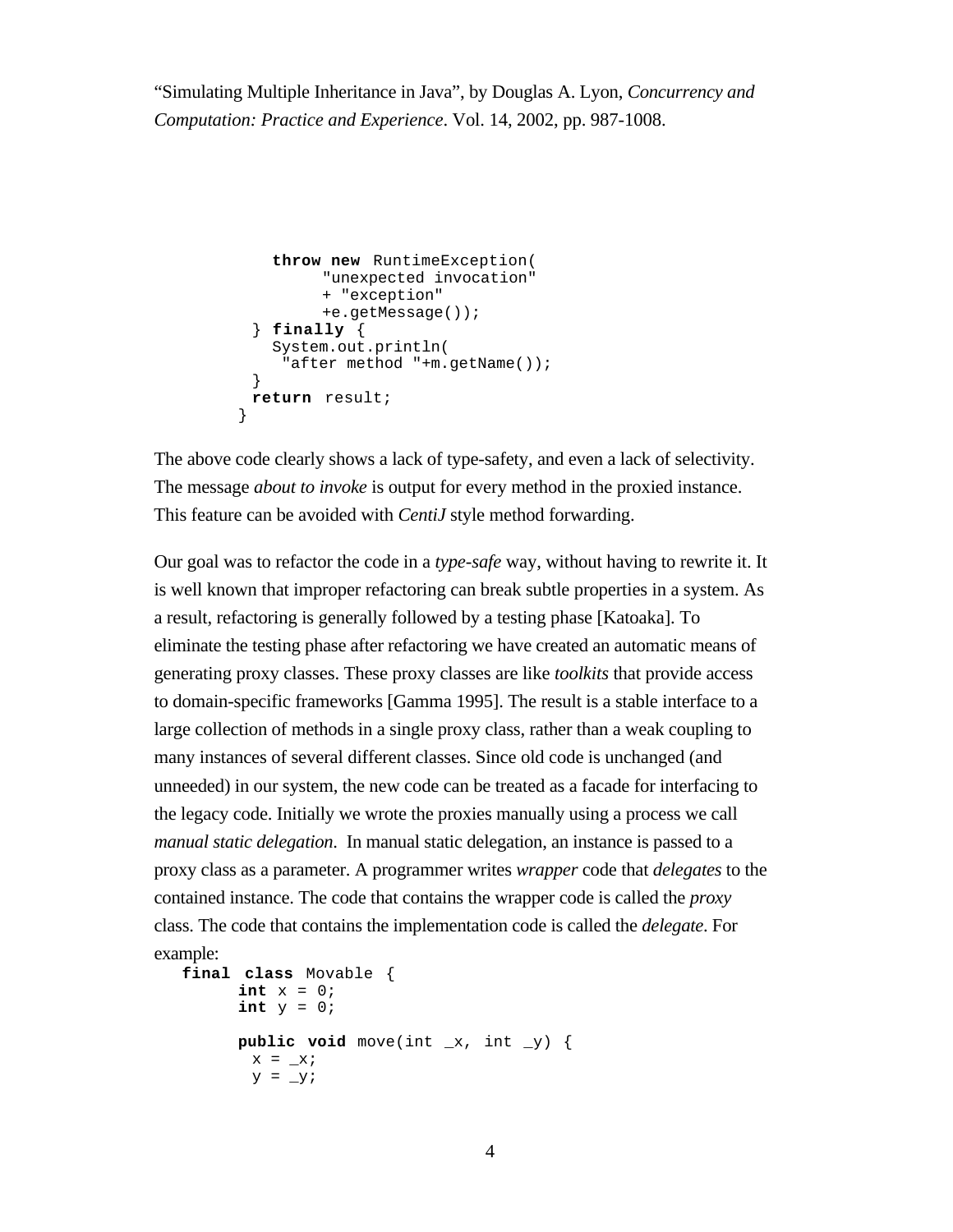```
}
}
```
}

If we want to add a feature to the *Movable* class we might subclass it. However, this is prevented because the class is *final*. We might be tempted to modify the *Movable* class, however, source code might not be available. For example,

```
suppose we want a MovableMammal:
   class Mammal {
         public boolean isHairy() {
          return true;
         }
```

```
Our manually written delegation code follows:
```

```
public class MovableMammal {
      Mammal m;
      Movable mm;
      MovableMammal(Mammal _m, Movable _mm) {
       m = m;mm = \text{mm};}
      public void move(int x, int y) {
       mm.move(x,y);}
      public void isHairy() {
       return m.isHairy();
      }
}
```
The automatic static proxy delegation generates code, like the *MovableMammal* class, *automatically*. Figure 1-1 shows a block diagram of how the data flows in the *CentiJ* system.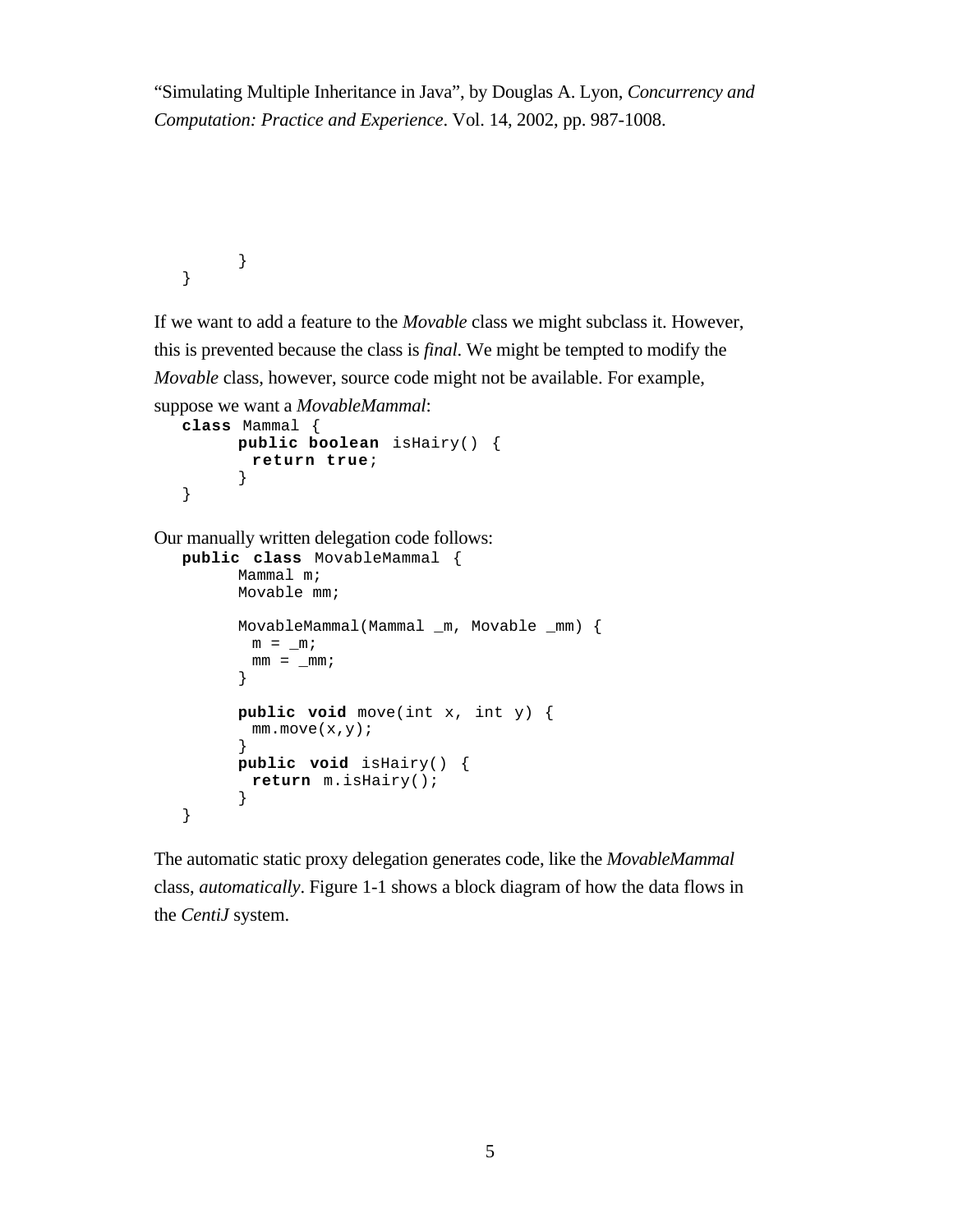

Figure 1-1. The Flow of Data in *CentiJ*

The instances are added to the *CentiJ* system. In response *CentiJ* outputs Java source code for the interface that describes each of the instances, as well as a *compositeInterface* that provides a multiple inheritance of specification. In order to reuse the implementations in the input instances, the *proxy* class implements the *compositeInterface* and delegates back to the original instances. The output code is recompiled, keeping the typing strong and constant. However, the behaviour of the proxy class may be changed by altering the instances that for the delegate collection.

There are several alternatives to automatic proxy delegation for reusing implementations. For example, we can:

1. Deepen the subclass for processing data. This is the solution I took with *Image Processing in Java* [Lyon 1999]. Each chapter built another subclass until the classes were 9 levels deep. Subclassing is not always the best way to extend the functionality of a class. While subclassing is an object-oriented design technique, lack of multiple inheritance keeps Java from scaling this approach to large programs. Another approach is called *delegation*.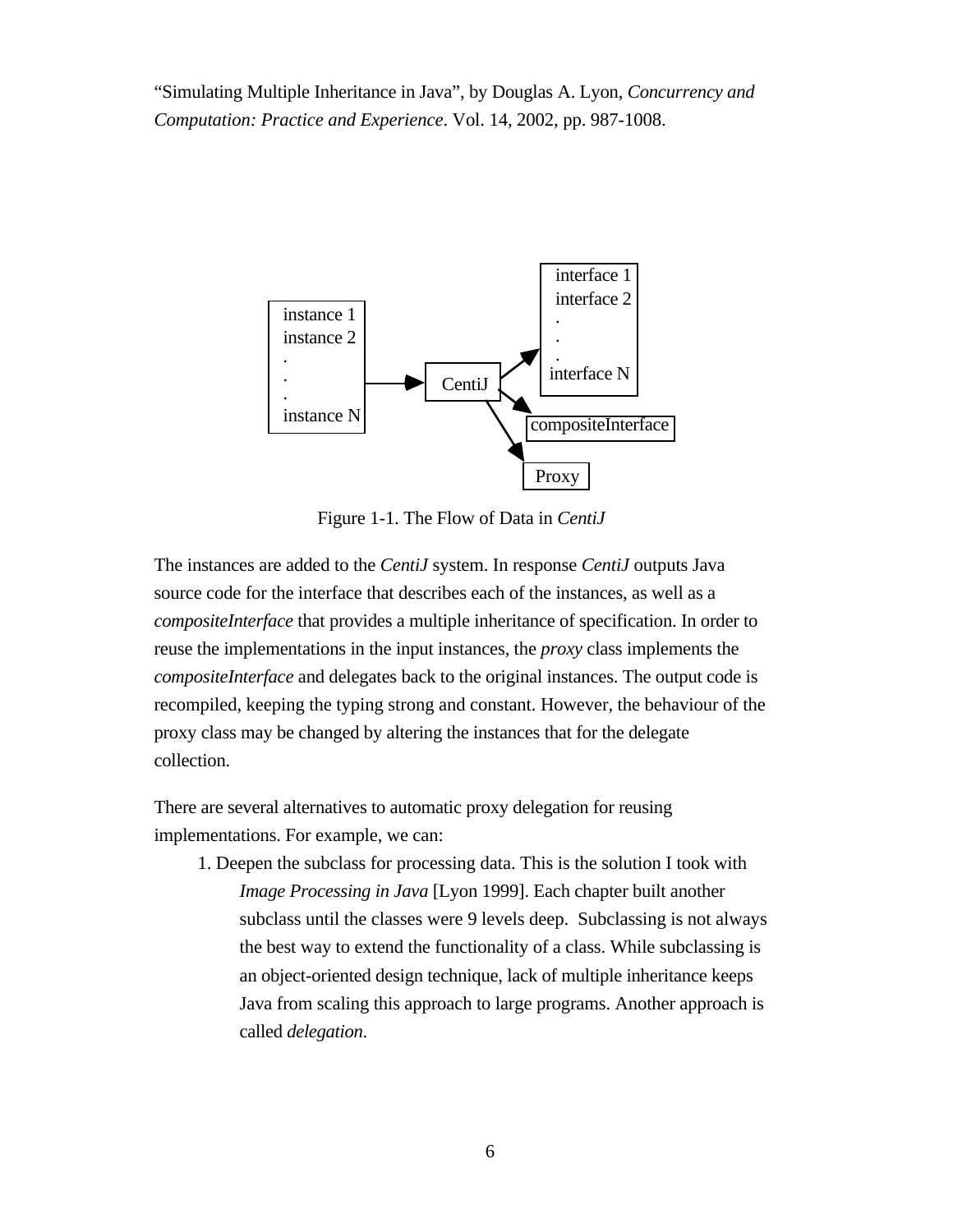- 2. *Delegation*: Keep adding references to *helper* classes that can process the data, then delegate to the other classes for the implementation. Imagine if you needed to run a country. All requests from the citizens go to the president. Then the president makes a phone call, and delegates the request to the right person. The president acts in the role of the proxy class, dispatching to the correct implementor of a task. Delegation has long been thought of as a generalization of inheritance (a point of view with which there is disagreement) [Aksit 1991] [Bracha].
- *3. Multiple Inheritance:* The exclusion of multiple inheritance from Java is a design decision that forces people into *doing what is good for them.* This is exactly what Stroustrup says that he tried to avoid in the design decisions that he made when creating C++ [Stro 1994]. Grady Booch has said that "Multiple inheritance is like a parachute; you don't need it very often, but when you do it is essential" [Booch 1991]. In contrast it has also been said that multiple inheritance is an inessential programming idiom [Compagnoni]. The multiple inheritance debates appear to be devoid of solid data. Programmers that use Java are innocent victims of the design decision to leave out multiple-inheritance [Stro 1987].

Generally, inheritance enables shared behavior. Some have argued that subtyping (i.e, the multiple-inheritance of interfaces in Java) is not inheritance. In fact, our approach divorced inheritance from subtyping creating new proxy classes with new interfaces. There is even disagreement on the appropriate semantics for multiple inheritance [Bracha] [Compagnoni]. Stroustrup say that multiple inheritance is the ability of a class to have more than one base class (super class). Java has multiple inheritance of interfaces, but not multiple inheritance of implementations. Multipleinheritance of interfaces is not multiple-inheritance in the Stroustrup sense [Sto 1987]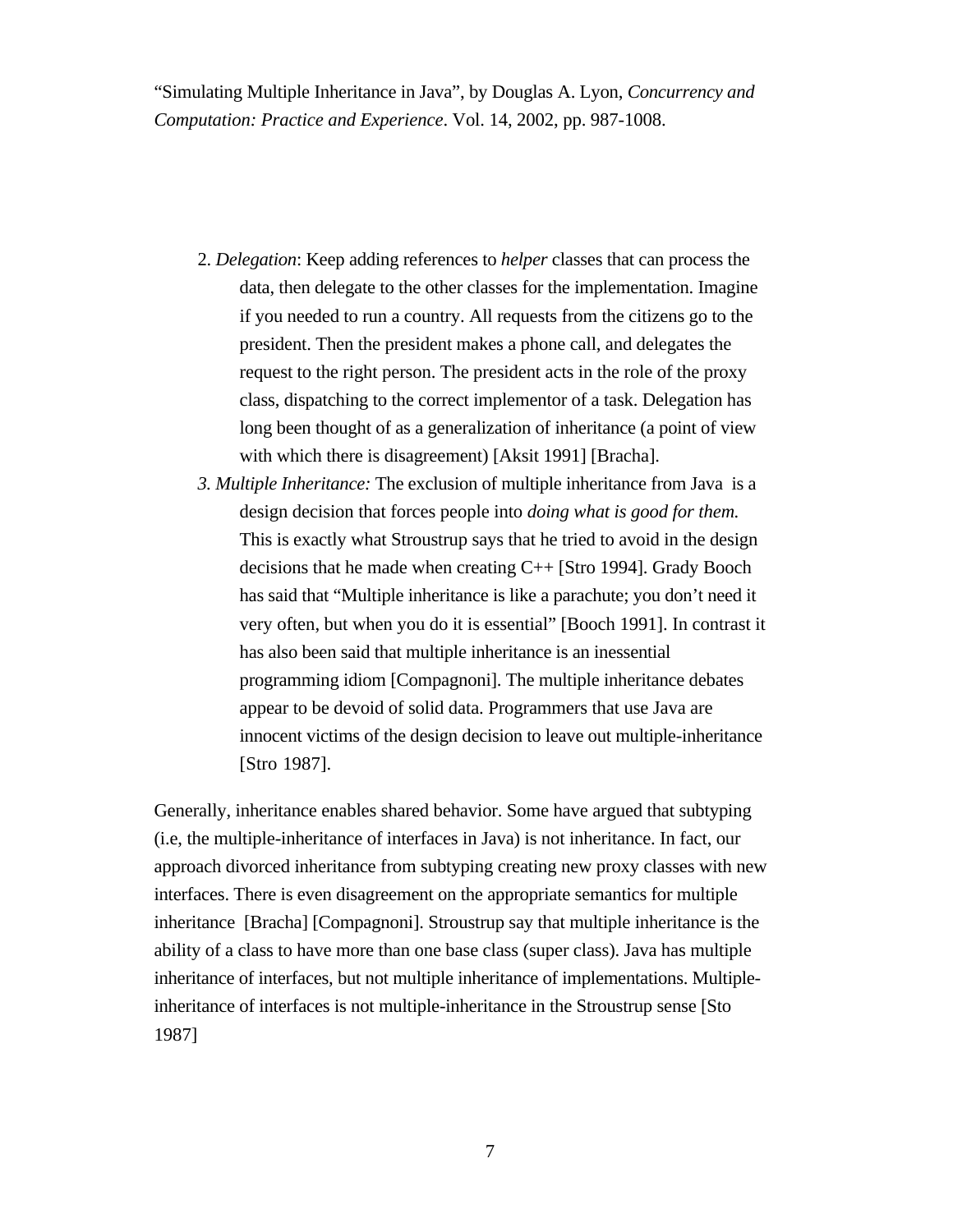Our system is like the *JigSaw* system of Bracha in that it has rigorous semantics, base upon a denotional model of delegation [Bracha]. We decouple proxy delegation from subtyping (unlike the Lieberman-style of delegation). By extending an existing language with a new API to obtain several benefits:

- 1. An upwardly compatible extension.
- 2. Realistic performance.
- 3. A practically useful tool.
- 4. Polymorphism is obtained by implementing synthesized interfaces.
- 5. Inheritance is restricted to subtypes only.
- 6. Name collisions are resolved by topological sorting or programmer interaction.

It has been asserted in the past that refactoring will also be language dependent because it must understand the language of the programs that it is manipulating. I shall show that this is generally untrue. The semi-automatic static proxy delegation system does not use Java source. This approach can be used in any language with a reflection API [Johnson].

#### **2. Delegation vs. Multiple Inheritance**

Multiple inheritance is a hotly debated language feature [Tempero]. Multiple inheritance gives us code reuse and polymorphism. Delegation enables code-reuse without polymorphism. The uncertainties that can arise from the use of multipleinheritance of implementation have been cited as the rationale for leaving this language feature out of Java [Arnold 1998]. Yet, for some reason, inheritance seems to be more popular than delegation. It has been suggested that one reason for this might be that in multiple inheritance, classes transparently inherit operations from their superclasses. Synthesizing delegations automatically reduces the possibility of introducing errors and should encourage programmers to use delegation more [Johnson].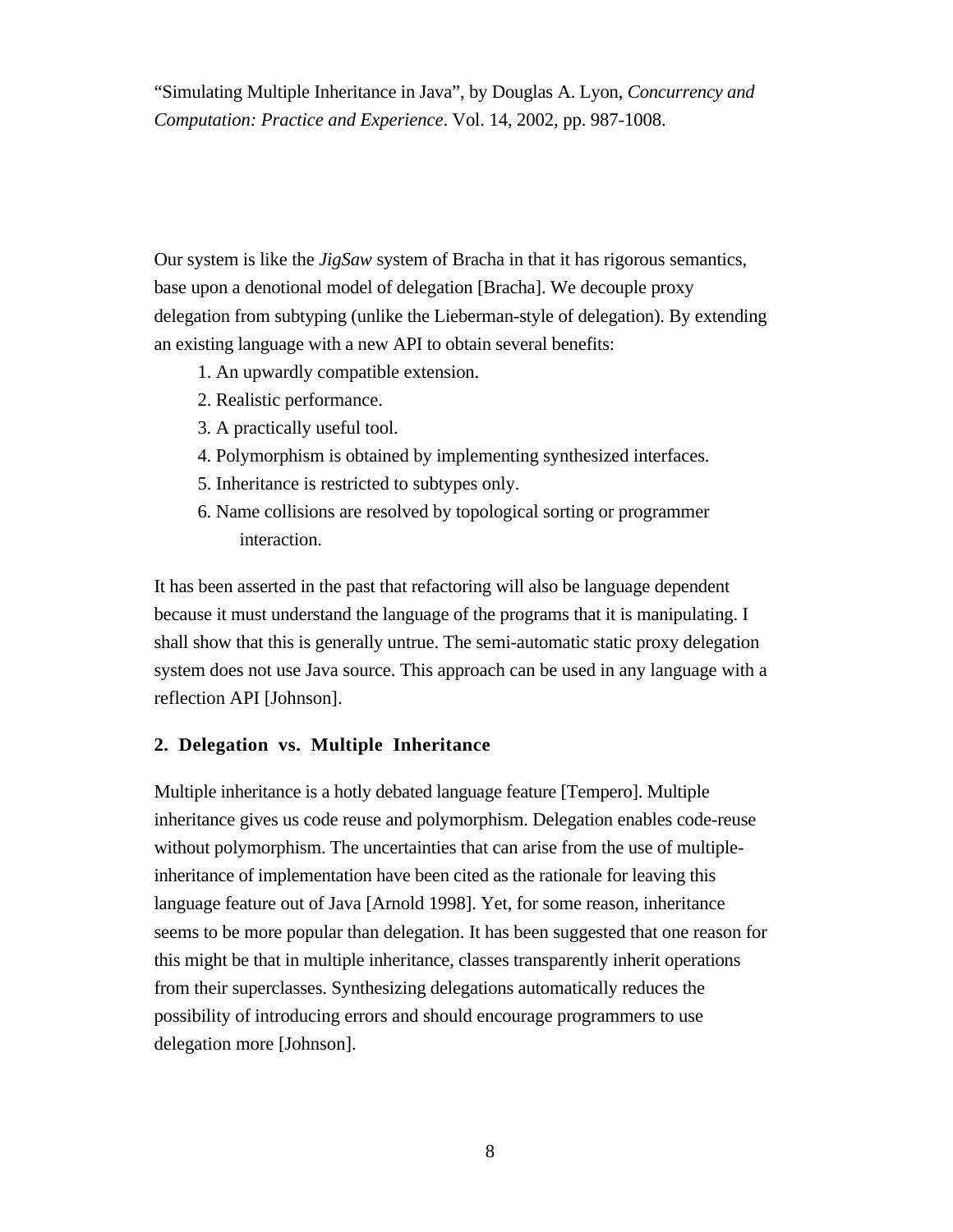Both delegation and inheritance are mechanisms for extending a design [Coad]. For example, if multiple inheritance of implementations existed in Java, our

*MovableMammal* might be written like this:

**public class** MovableMammal **extends** Movable, Mammal { }

This would work using the multiple-inheritance model of C++. Such a model has been shown to have several disadvantages. For example:

- 1. Subclasses must inherit only a single implementation from a super class.
- 2. The topological sorting of the super-classes has been cited as a fruitful source of bugs [Arnold 1996].
- 3. Inheritance compromises the benefits of encapsulation [Coad].
- 4. Inheritance hierarchy changes are unsafe [Snyder].
- 5. Even in a single-inheritance type language like Java, conflicts between multiple parents are not reported. Ambiguity resolution has long been known as a problem with inheritance [Kniesel].
- 6. Taxonomically organized data has become automatically associated with *object-oriented programming* [Cardelli].

Some have said that multiple inheritance is hard to implement, expensive to run and complicates a programming language [Cardelli]. These conjectures are shown to be generally untrue by Stroustrup [Stro 1987].

Multiple inheritance provides for subtyping. It is this feature that the *interface* mechanism of Java embraces by providing multiple inheritance of *specification* without *implementation*. Thus an interface *x* is a subtype of interface *y* if *x* is a descendant of *y*. This also works for classes, in Java, but such relationships are subject to only single-inheritance.

Systems, like *Kiev,* extend the Java language so that it has multiple inheritance <http://www.forestro.com/kiev/kiev.html>. That makes for a rather non-standard and unportable solution (as opposed to the one presented here). The LAVA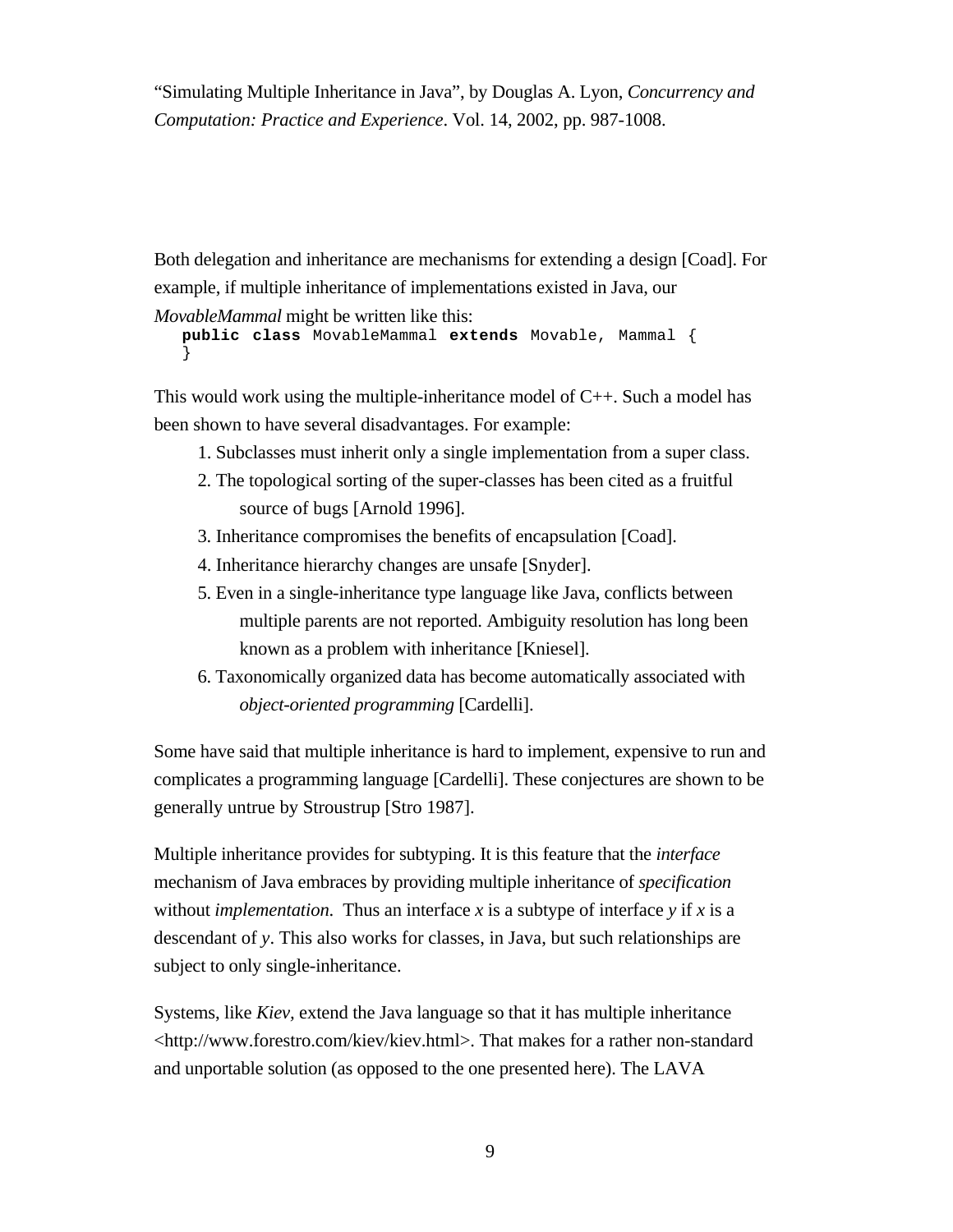language also extends Java to provide for delegation. Kniesel says that current implementations of LAVA have an efficiency that is unacceptable [Kniesel 98] [Kniesel 99]. Fisher and Mitchell provide a new delegation-based language [Fisher]. The language is untyped and therefore has the unsoundness of any dynamic delegation system. The primary advantage of the Fisher-Mitchell system appears to be in resolving method name conflicts at compile-time (something that most multiple-inheritance systems fail to do).

Reverse engineering programs, such as *Lackwit*, are able to discover inheritance relationships with greater ease than composition associations [O'Callahan]. That is because the inheritance association implies a specialization semantics.

Specialization is as legitimate an object-oriented design technique as composition or aggregation. For example; is *polluted water* a kind of water, or is it water that *has* pollution in it? Or do we say that *polluted water is made of water and pollution*? That is, do we use aggregation, composition or specialization to model polluted water? Since all three representations are legitimate models of polluted water, depending on the application, all should be permitted.

On the other hand, specialization is often an inadequate way of modeling associations [Frank]. For example, roles in a multiple-inheritance structure may change. This is the notion of changing *roles*. For example, an insurance company sees the children of clients as *dependents* in its software system. However, after the children grow up they can change from dependents to *clients*. In a static multiple inheritance relationship, role changing is not easy. This is a failure to model dynamic evolution of the world [Kniesel]. Thus, in the example of the role, we delegate to role instances that represent kinds of roles that a person may have. Frank suggests the association of *acts-as* be used for various kinds of roles. For example, a *person acts-as* a *student* [Frank].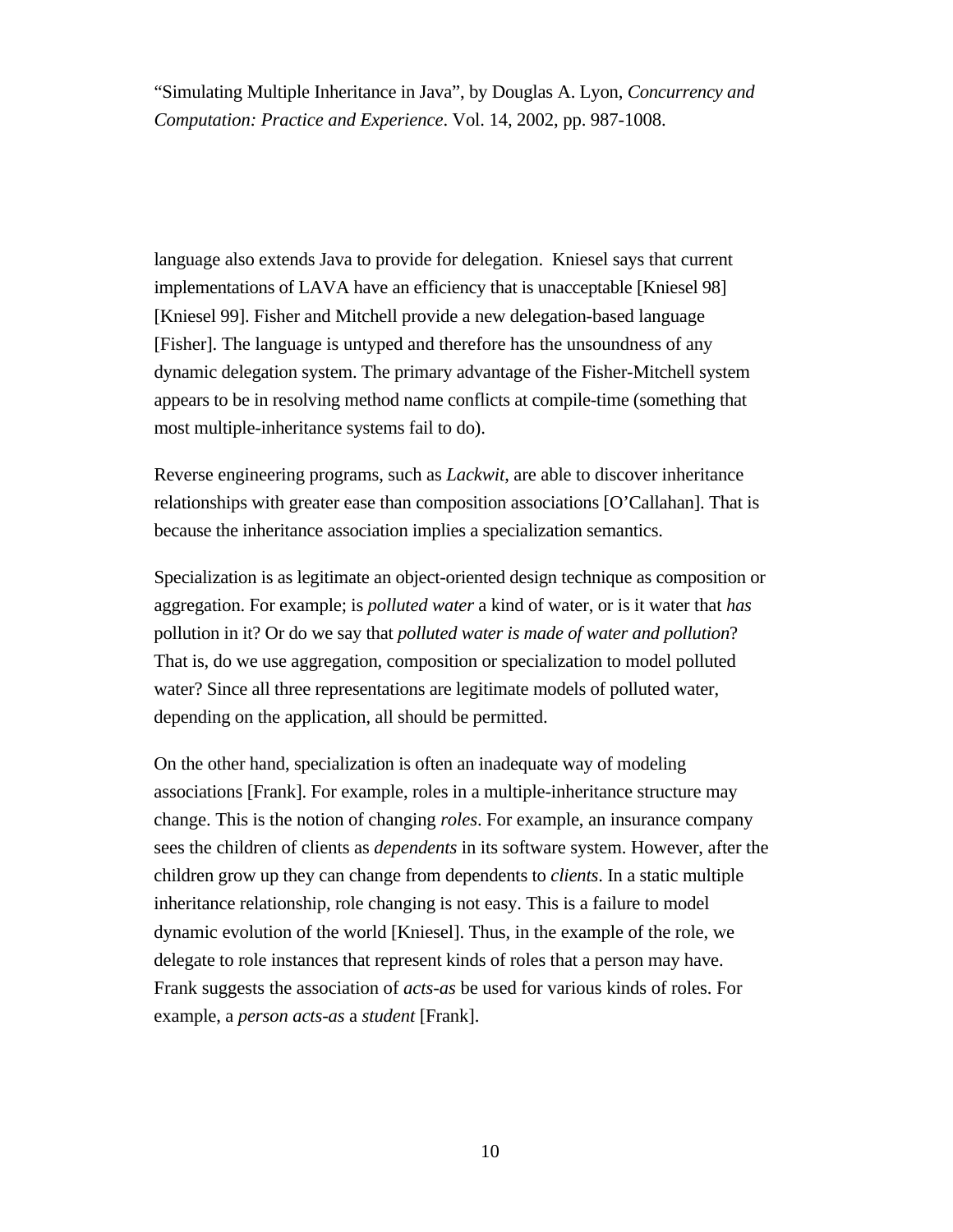Delegation has been cited as a mechanism to obtain implementation inheritance via composition [Lie 1986], [Jz 1991]. Delegation was introduced in a prototype-based object model by Lieberman in 1986 [Lie 1986]. Lieberman indicated that delegation is considered safer than inheritance because it forces the programmer to select which method to use when identical methods are available in two delegate classes. Thus, any means of synthesizing code that contains methods with identical signatures, will cause syntax errors. These errors require the programmer to *think* about which method to use, rather than use automatic mechanisms based on topological sorting of the super classes. Topological sorting (as in C++ and ZetaLisp) has been shown to be a fruitful source of bugs in multiple-inheritance type languages. This is why it has been omitted from languages like Modula-3, Objective C and Java [Har] [Cox].

We are motivated to automate the gathering of the implementations from a collection of instances and place them into a proxy class. This is called message forwarding and is a kind of implementation sharing mechanism [Kniesel]. Experts have disagreed on this point, saying that delegation is a form of class-inheritance (since the execution context must be passed to the delegate). I take the opposite view, as class-inheritance type of sharing of context involves name sharing, property sharing and method sharing. Sharing via delegation is instance sharing. The semantics of instance sharing enable a control of the coupling between instances. This provides a mechanism for reuse without introducing uncontrolled cohesion (which increases brittleness in the code) [Bardou].

Delegation has the following disadvantages:

- 1. The computational context must be passed to the delegate.
- 2. There is no straightforward way for the delegate to refer back to the delegating object [Viega].
- 3. The proxy cannot override the delegate methods automatically (that requires programmer intervention).
- 4. The proxy class is coupled to the delegates.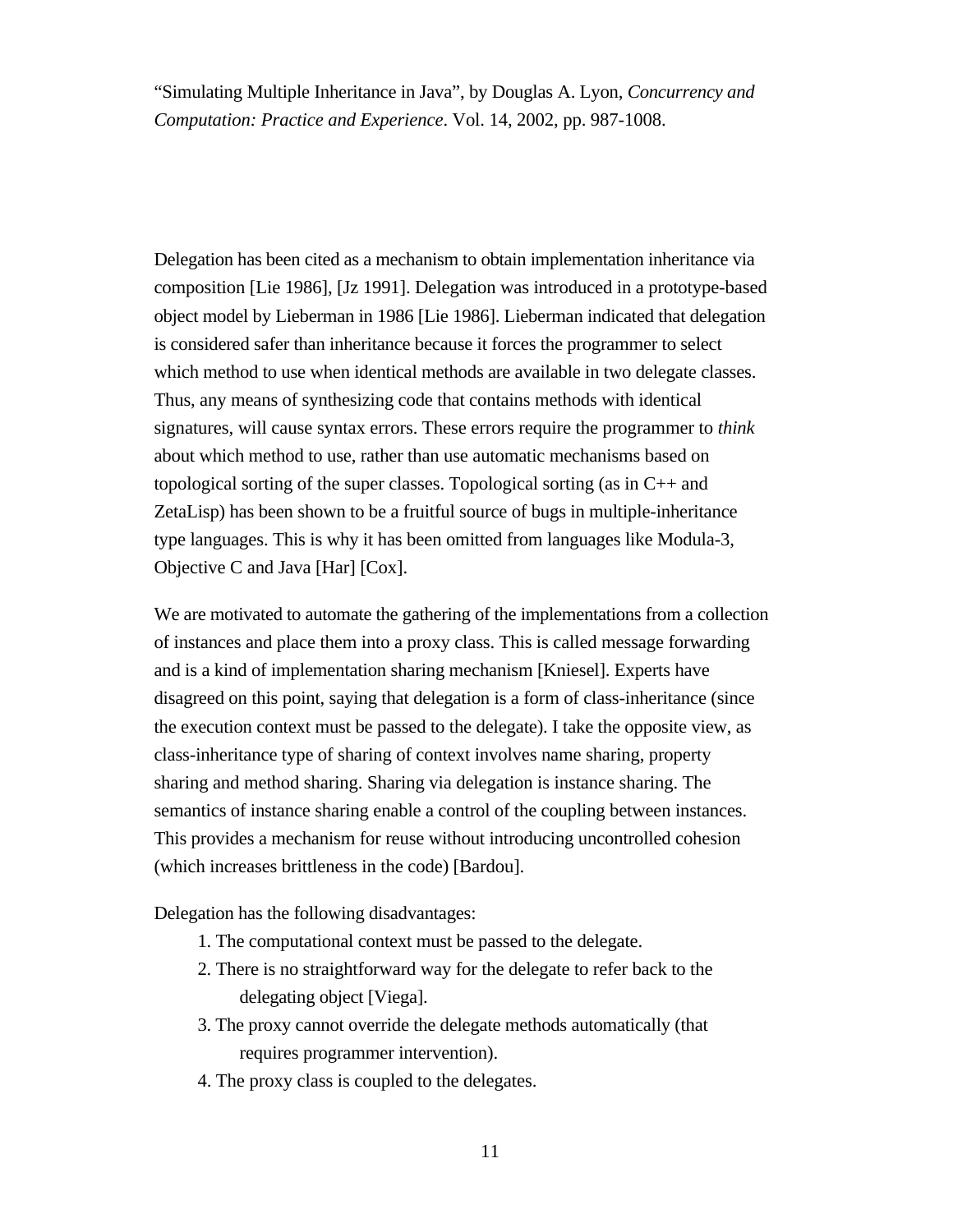With JDK 1.3, there is a new technique called *dynamic proxies* [Sun 2000]. Dynamic proxies have all the disadvantages of delegation and:

- 5. They are harder to understand than more static software.
- 6. Dynamic delegation is slower than static delegation.
- 7. The design has a counterintuitive class structure [Korman]
- 8. Type-safe dynamic delegation is impossible [Kniesel 98].

Point 8 requires some discussion. Dynamic proxies do not give you compile-time checking of unresolved messages. In contrast, static delegation does provide compile-time checking of unresolved messages. This is a critical difference. Even multiple-inheritance will compile-time check unresolved messages. Thus, in the spectrum of type-safety, we have, in order of most-safe first:

- 1. Static delegation
- 2. Multiple-inheritance
- 3. Dynamic proxy classes

The multiple-inheritance is less type-safe than the static delegation because method ambiguity is typically resolved, without warning, at compile time. Thus, some unexpected behavior can result. We enable automatic disambiguation in the proxy class by virtue of topological sorting. However, this is only one option. We also enable a programmer selection via a GUI so that disambiguation can occur in a semi-automatic manner. Finally, we can also output ambiguous code so that the programmer can resolve the ambiguities at compile-time. The last technique is probably the least reliable method, since the programmer is in the code synthesis loop.

Kniesel has defined delegation as having automatic method forwarding (i.e., Lieberman delegation). We prefer to use the term *dynamic delegation*. The static method forwarding (which Kniesel says is not "true" delegation) is what I define as static delegation [Kniesel 99] [Kniesel 01]. Static delegation is type-safe, dynamic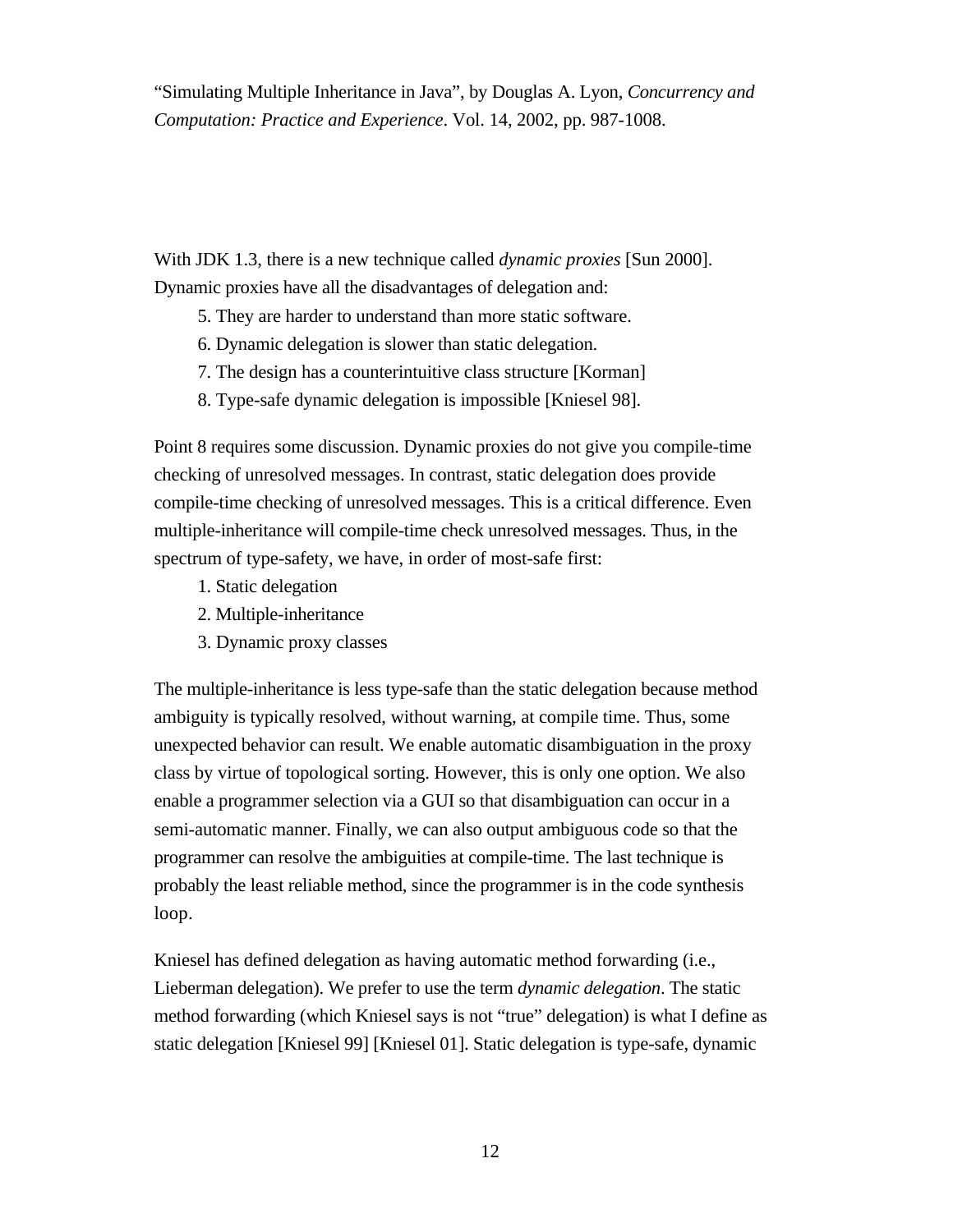delegation is not. The methods invoked remain the same, but the change in behavior comes from a change in *implementation*.

Stroustrup tried an implementation of dynamic delegation in C++. He reported that every user of the delegation mechanism "suffered serious bugs and confusion". He says that the primary reasons are that functions in the proxy do not override functions in the delegate and functions in the delegate can not get back to the proxy (i.e., the *this* is in a different context). Stroustrup mentions a solution, by manually forwarding a request to another object (i.e., static delegation) [Stro 1994].

The static delegation we propose is able to alter its behavior in a type-safe way, at run-time. To show that semi-automatic static proxy delegation will change the behavior, depending on the instance of the delegate, one need only to make use of polymorphic delegates. A proxy that interfaces to a numerical computing toolkit, for example, could take an instance that defines a function. Naturally, the toolkit would be useless if it only worked for a single function. A different function will cause different behavior in the toolkit. Yet the function always conforms to an interface that requires a double precision number on input and output. Thus, our system is a type-safe example of proxy delegation.

Manual delegation has the disadvantage that:

- 1. Tedious wrappers need to be written for each method.
- 2. Manually writing forwarding methods is error-prone.
- 3. Programmers write arbitrary code in a forwarding method. This can give an object an inconsistent interface.
- 4. Programmers must decide which message subset must be forwarded.

Automatic proxy delegation overcomes these problems.

- 1. The delegation synthesis does not generate arbitrary code.
- 2. The interface to the instances remains consistent.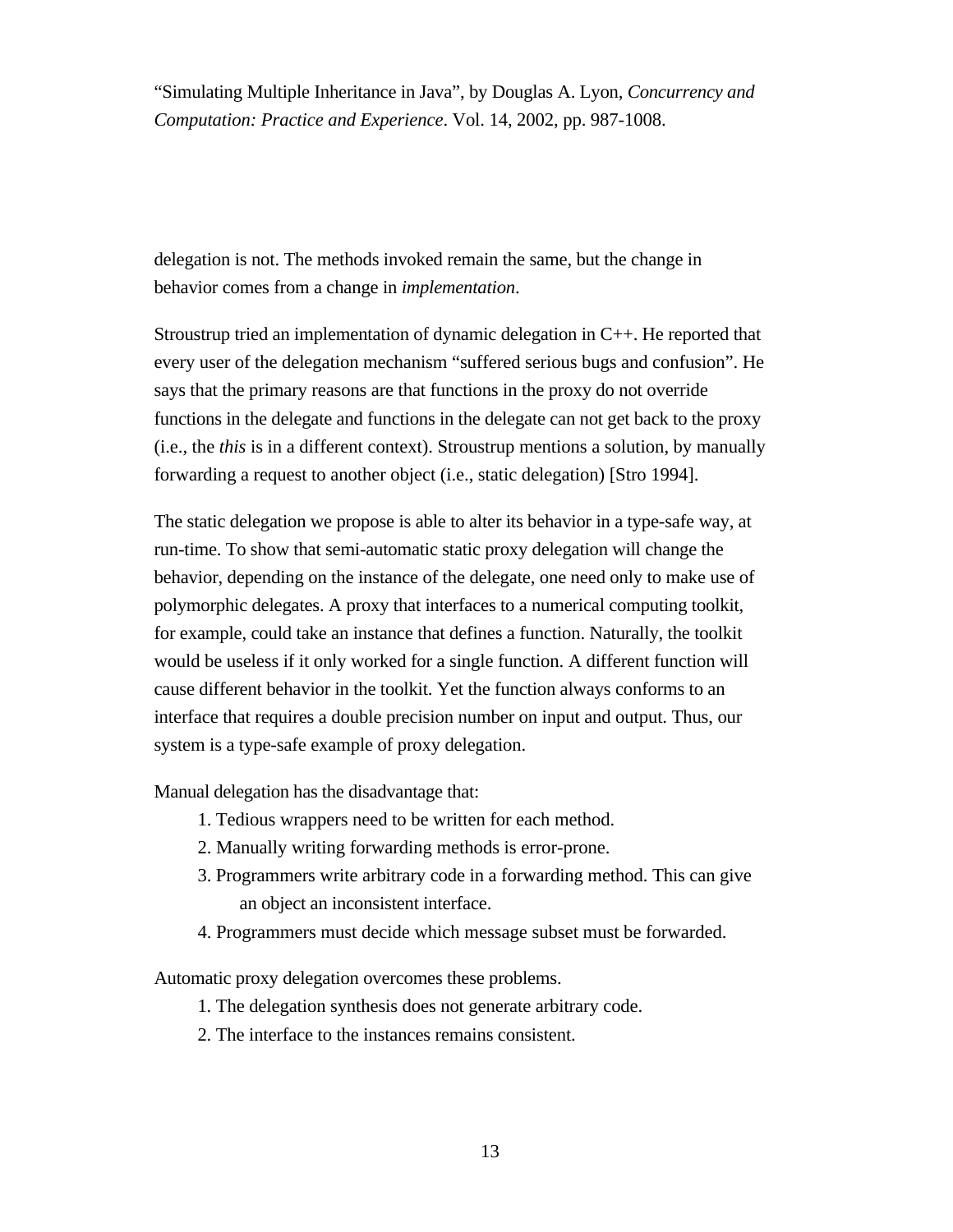- 3. The delegation is subject to in-line expansion and is more efficient than multiple inheritance.
- 4. The mechanism for forwarding is obvious and easy to understand.
- 5. The proxy is coupled to the delegate in a more controlled manner than automatic dynamic delegation.
- 6. Classes that use the proxy are presented with a more stable interface than the proxy class. For example, a method may become deprecated, but changes need only be seen in the proxy class, not its clients.

The additional advantage is that we can lower the cost of software maintenance and improve reusability of the code.

Problems that remain unsolved by automatic static proxy delegation include:

- 1. Programmers can write arbitrary code in a forwarding method.
- 2. There is no straightforward way for the delegate to refer back to the delegating object [Viega].
- 3. Programmers could limit the forwarding message subset (i.e., make the proxy into a facade).
- 4. The computational context must still be passed to the delegate [Kniesel].
- 5. The proxy class is fragile. If the interface to the delegate changes, the forwarding method in the proxy must change [Kniesel 1998].

An additional step, the compilation of generated code, is required with static proxy delegation (automatic or manual). This compilation step disambiguates. In comparison, dynamic proxy classes generate error at run time. We favor compiletime errors over runtime errors, and so find our technique superior in this regard.

Semi-automatic synthesis of delegation code addresses the time-consuming and error-prone draw-back of manual delegation. It is also easier to understand. The basic issue is that a balance must be struck between code reuse and the fragility that arises from *coupling*, a measure of component interdependency. This balance is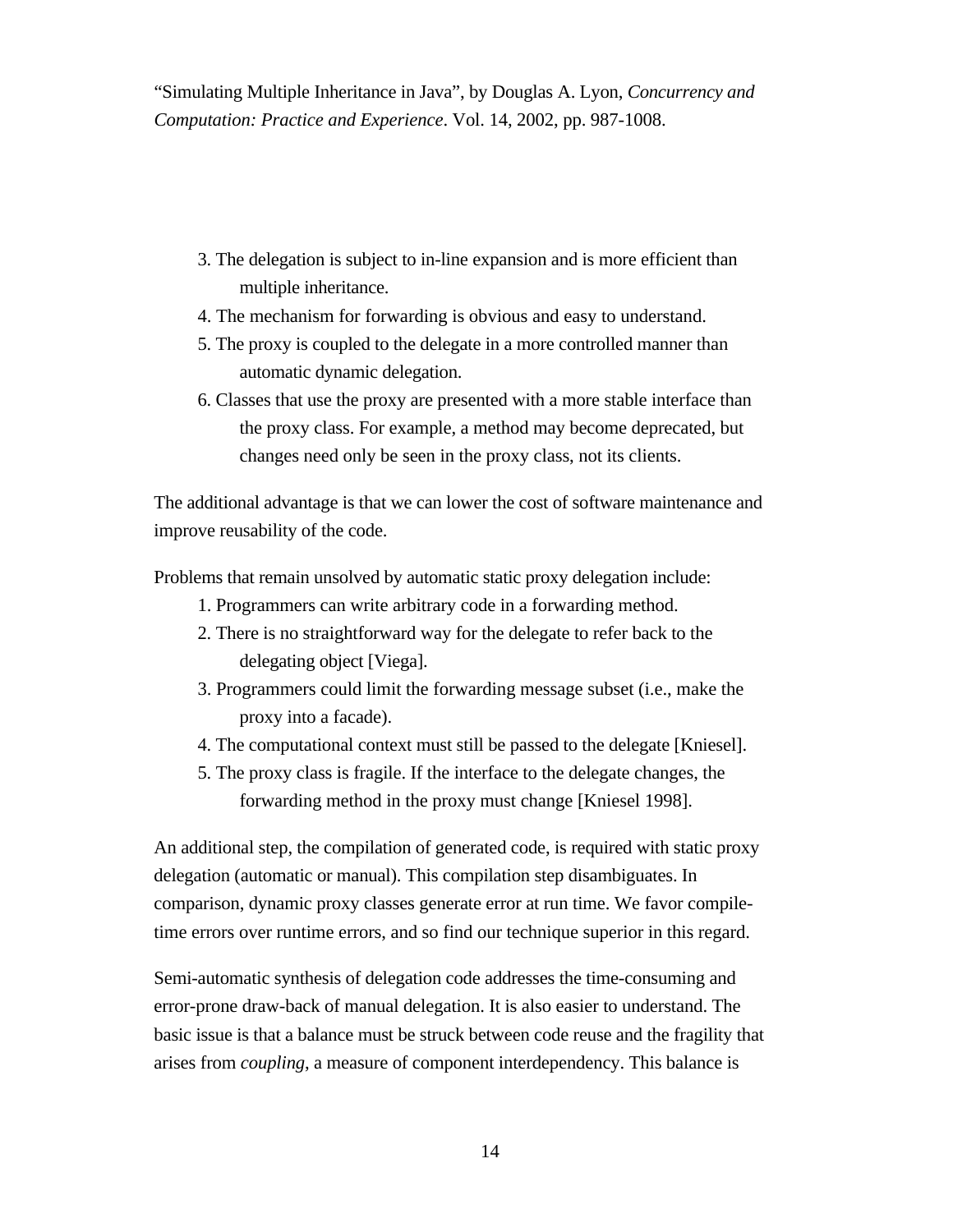obtained by good object-oriented design (and is hard to automate!). We follow some basic rules, suggested by Stroustrup when implementing  $C++$  classes, for the synthesis of our proxy classes:

- 1. Ambiguities are illegal.
- 2. Only public methods are available
- 3. The methods are all public in the proxy class.
- 4. Subtyping is done with interfaces, not proxies.
- 5. Both proxy classes and interfaces are synthesized automatically.
- 6. Type checking is static.
- 7. Ambiguity resolution is static (i.e., done at code synthesis time).

When ambiguities arise, the synthesizer resolves them using either topological sorting or by interacting with the programmer. Thus the code is synthesized without ambiguities. If ambiguities existed in the output code, it would cause a syntax error. Our code, once compiled, will guarantee that we will never get messages like "can't find method" [Wand].

Multiple inheritance of interfaces enables the use of *polymorphism* just like multiple inheritance of classes. In Java, *interfaces* are used as a means to achieve polymorphism. Typically, the interfaces are coded manual, and as they change, so too must the implementing classes. I call this the fragile interface problem. It is generally solved by adding new interfaces, and new classes, without altering old ones. The problem with this approach is that the new interface cannot make old methods more restrictive in their access. Even worse, as we elect to shift our code to the new interface, often we are performing maintenance, in parallel, on identical implementations. We solve the problem of implementation reuse by automating the proxy class generation. We solve the problem of creating the new interfaces (and detecting name collisions) using the reflection API. This enables the automatic synthesis of interfaces based on sample instances and allows us to achieve polymorphism. For example, the following code was generated automatically: **interface** MammalMovableStub **extends**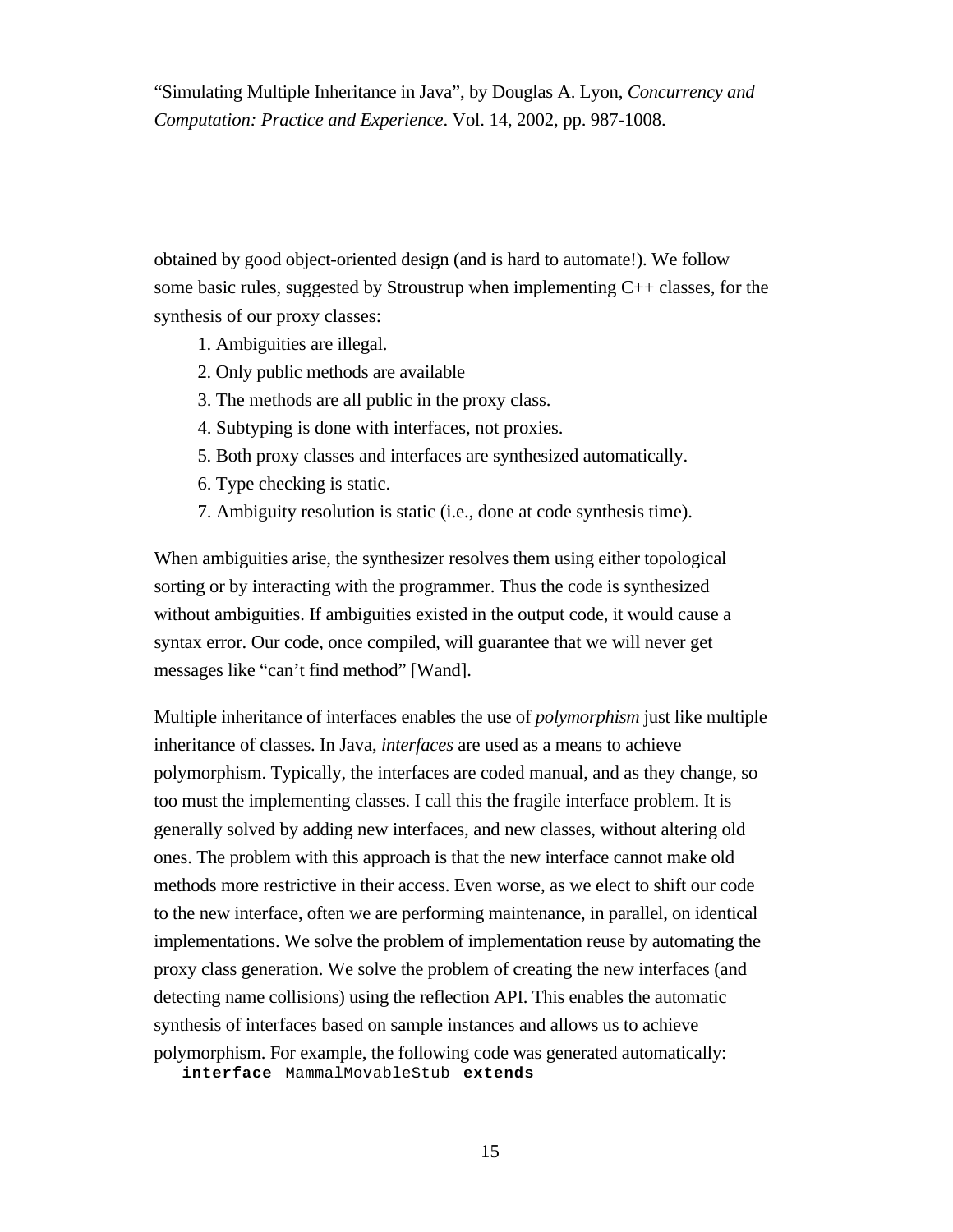```
MammalStub, MovableStub {
}
interface MammalStub {
     public boolean isHairy();
 }
interface MovableStub {
     public void move(int v0,int v1);
 }
```
There is a trade-off between using a *pure* proxy and a hybrid proxy, that obtains some of the methods from the single-inheritance model of Java. There are several difficulties with this, for example; a change in the constructor in the proxy class will require that all the constructors in the super class be repeated.

```
For example, consider the RunButton, a class that knows how to run itself, using
the command pattern [Gamma 95]:
```

```
package gui;
import javax.swing.*;
import java.awt.event.*;
import java.awt.*;
public abstract class RunButton extends
         JButton implements ActionListener, Runnable {
        public RunButton(String label) {
               this(label,null);
 }
         public RunButton(String l, Icon i) {
               super(1,i); addActionListener(this);
        }
        public RunButton(Icon i) {
                this(null,i);;
 }
        public RunButton() {
                 this(null,null);
 }
        public void actionPerformed(ActionEvent e) {
                run();
        }
         public static void main(String args[]) {
          ClosableJFrame cf = new ClosableJFrame("Run Button");
          Container c = cf.getContentPane();
          c.add(new RunButton("OK") {
                     public void run() {
```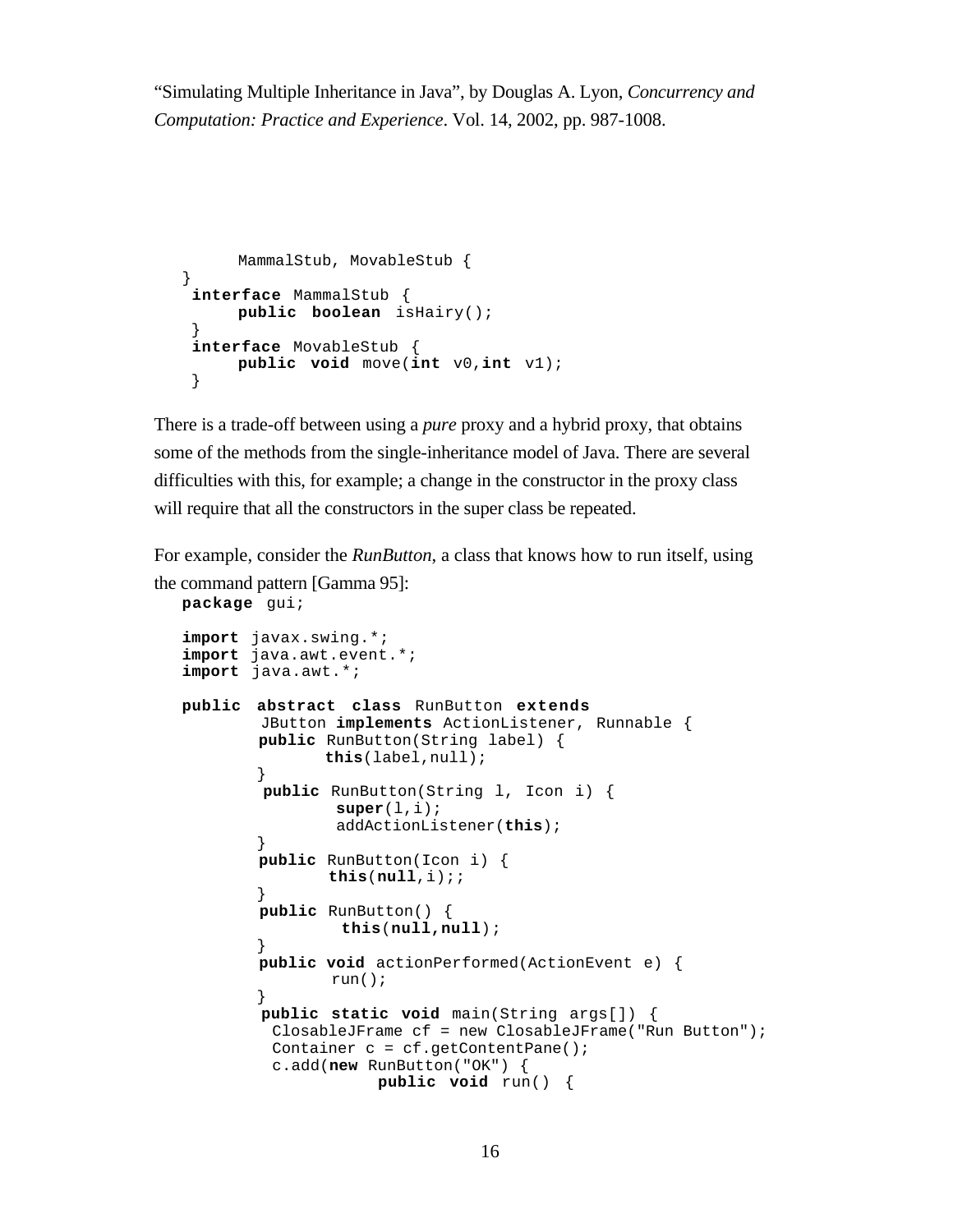```
 System.out.println("I am
     running!");
 }
          }
       );
 }
}
```
Now we see, from the above example, that adding the single method of *addActionListener* to just one element of the constructor causes all the constructors to be repeated. While use of the *RunButton* is now more elegant, there is no clean divorce between subtyping and implementation. The single inheritance model does not scale well. Even worse, name conflicts are resolved in silence by the single inheritance mechanism in Java. Thus, the exact method to be invoked is no longer statically known when the code is compiled [Bracha]. Our goal is to provide an alternative for eliminating the naming conflicts, and divorce the subtyping and implementation inheritance. In section 4 we show how to add methods and change usage by creating a new proxy-decorator class.

## **3. Related Work**

The *Dalang* project has goals that are very close to *CentiJ's*, except that *Dalang* directly manipulates byte-codes, while *CentiJ* outputs source code [Welch]. *Javaassist* also has taken an approach of direct byte-code manipulation [Chiba].

*Reflective Java* [Wu] is unable to make a compiled class reflective, and requires access to source code, as does *Open Java* [Tatsubori] .

Custom JVMs are common for several projects attempting to do what *CentiJ*does, including *MetaXa* [Golm], *Rjava* [Guinares] and project *Guaran* [Oliva]. Project *OpenJIT* uses a custom JIT [Matsuoka].

Tools for refactoring code automatically are not new [Opdy92b], [Opdy93a], [John93b]. Language independent tools for refactoring code are not new either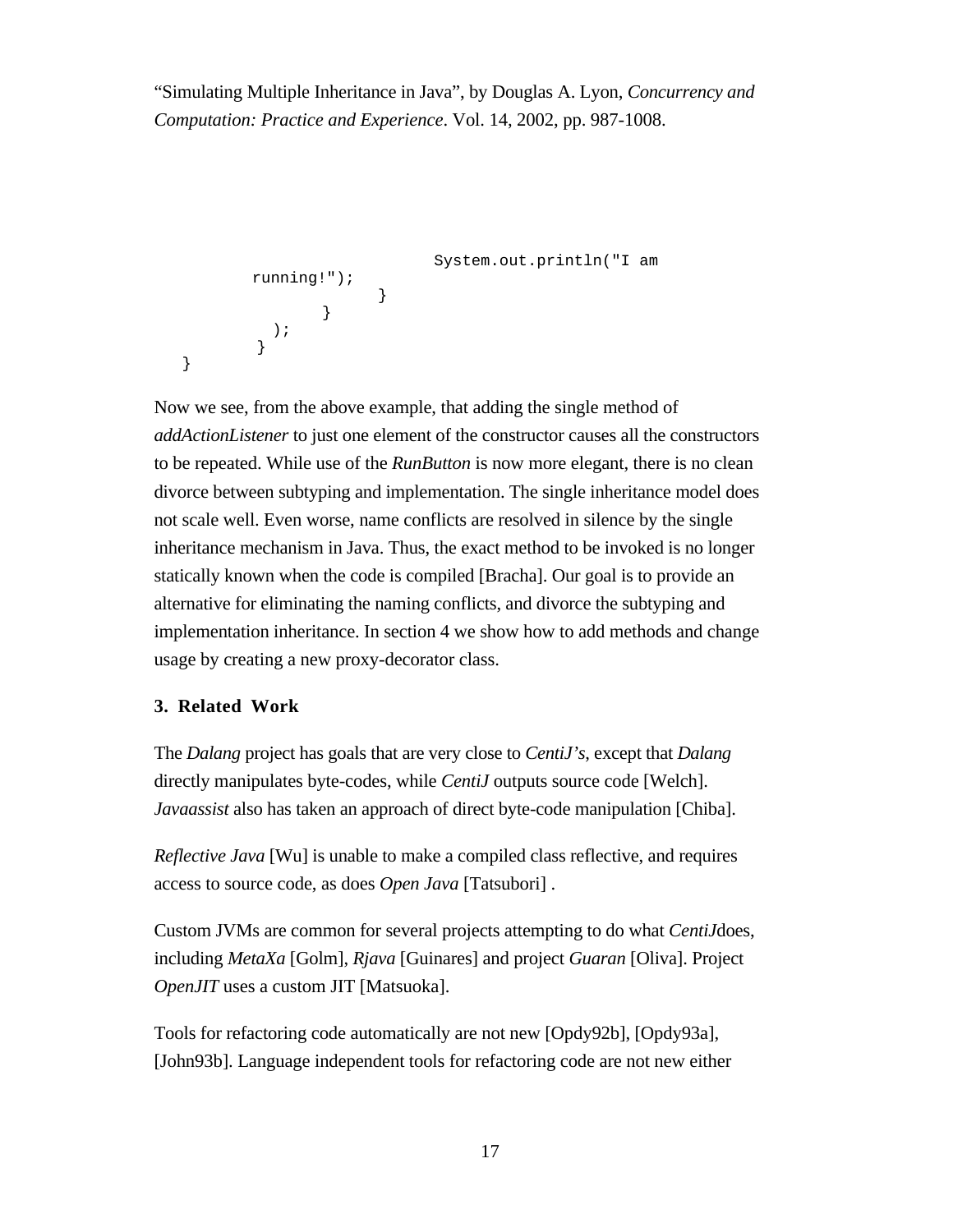[Tichelaar]. Even the use of explicit and parametrical bindings to create type-safe inheritance is not new [Hauck].

However, in the literature that we have reviewed, we have yet to find a means for automatically creating the proxy classes shown in this paper. In addition, the tools that we have found for refactoring code are like the *Elbereth* system in that they require source code [Korman]. Other source code based tools for automatic refactoring include the Smalltalk Refactoring Browser [Roberts], the IntelliJ Renamer (http://www.intellij.com), which supports renaming of identifiers and the *Xref-Speller* (http://www.xref-tech.com/speller/) which supports set refactorings. The Daikon invariant detector reads source code and depends on instrumentation of the source code for full function (http://sdg.lcs.mit.edu/~mernst/daikon/). None of the afore mentioned tools automate proxy class synthesis. This is also true for the class composition proposed by Harrison and Ossher [Harrison]. *CentiJ* does not require any source code, but can still generate it.

*CentiJ's* static delegation requires that every instance be passed to a proxy-class, along with its execution context. Thus a programmer's updates in the protocol for communicating the means to pass parameters will have to be updated in the proxy class. This is the solution I took in *Java Digital Signal Processing* [Lyon 1998]. The trouble is, the updates for the interfaces to the delegates may change. This requires proxy class maintenance.

When the proxy protects the client from changes in the delegate specifications, it is using the *adapter* pattern. If additional responsibilities are added to the wrappers around the delegates, it becomes an example of the *decorator* pattern [Gamma 1995]. Once manual additions are made to the proxy class, it can no longer be regenerated automatically without a loss of the changes. Thus, adding additional responsibilities to an instance of a proxy should probably be left to a new, decorator class. Similarly, if a totally new interface is needed in the proxy class, a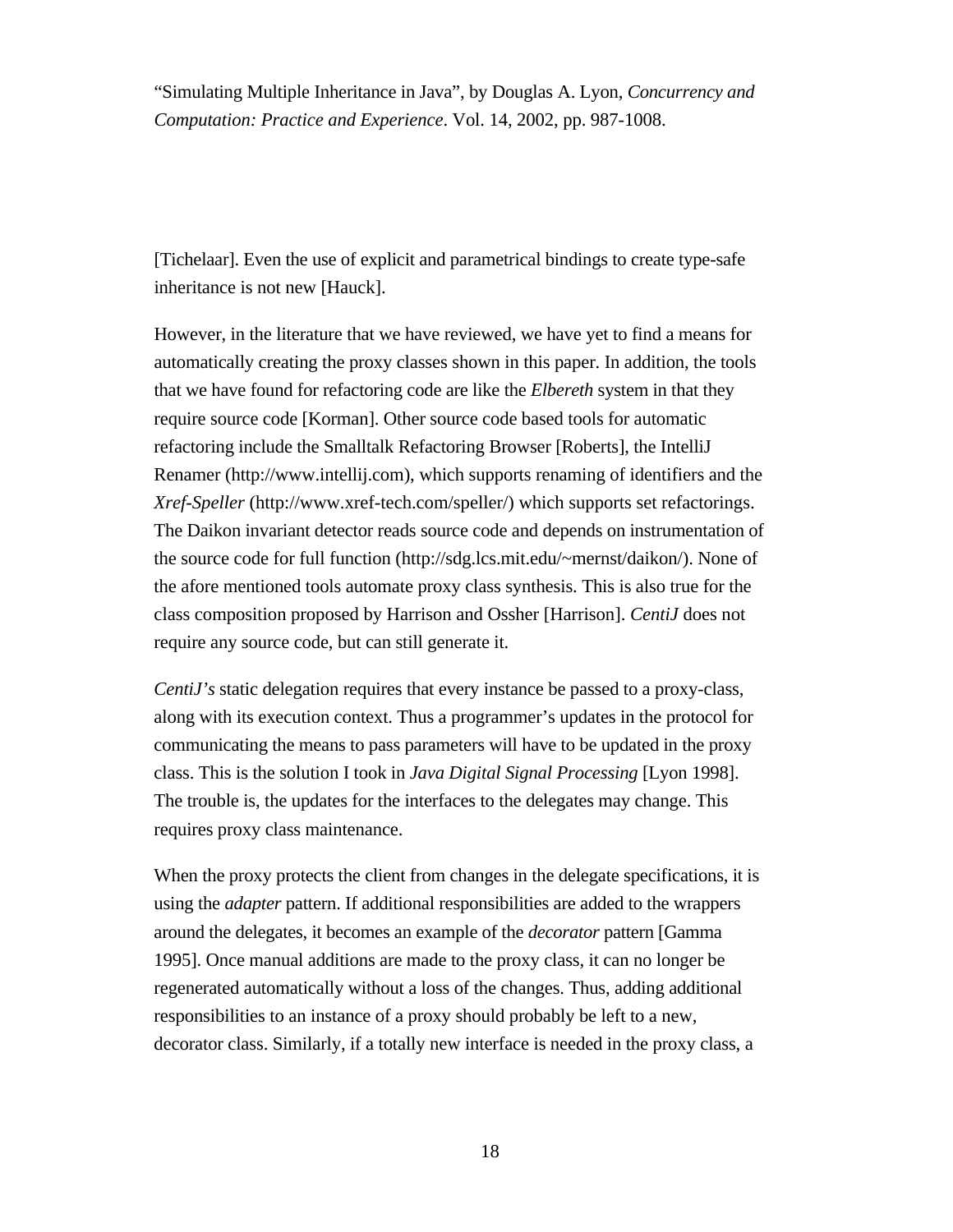new adapter class should be constructed. If a sub-set of methods is needed to simplify the subsystem, then a *facade* class should be used.

*CentiJ's* means of automating the synthesis of delegation code is like the preprocessor approach of the *Jamie* system used by [Viega]. A problem with *Jamie* is that it extends the language by creating a macro-preprocessor.

*Jamie* provides a means for performing *dynamic* delegation. This is inherently less efficient that static multiple inheritance and static multiple inheritance is less efficient (and less safe) than static delegation. *CentiJ's* semi-automatic static proxy delegation enables inlining of code so that invocations are expanded, something *Jamie* and the dynamic proxy classes of Jdk 1.3 cannot do.

*CentiJ*'s use of reflection to automatically generate *static* delegation code, even if the original source code is unavailable, is new. This can assist in the creation of facades and toolkits [Gamma 1995].

# **4. A Simple Example**

This section shows the use of the *CentiJ* system to generate both the interfaces and the methods extracted from an instance. In a real-world example, a large collection of instances (i.e. delegates) would be added to *CentiJ*. *CentiJ* would, in turn, message forward to the delegates in a synthesized delegator (or proxy) class. The proxy is then view as having a kind of multiple-inheritance of behaviour. The effect is to alter the interface to the delegates without having to change any of the existing code. For example, in order to use the *ReflectUtil* and the

*DelegateSynthesizer* in the past, we would write:

```
public static void main(String args[]) {
 DelegateSynthesizer ds = new DelegateSynthesizer();
 ReflectUtil ru = new ReflectUtil(ds);
 ds.add(new java.util.Vector());
 ds.process();
 System.out.println(
   ds.getClassString());
}
```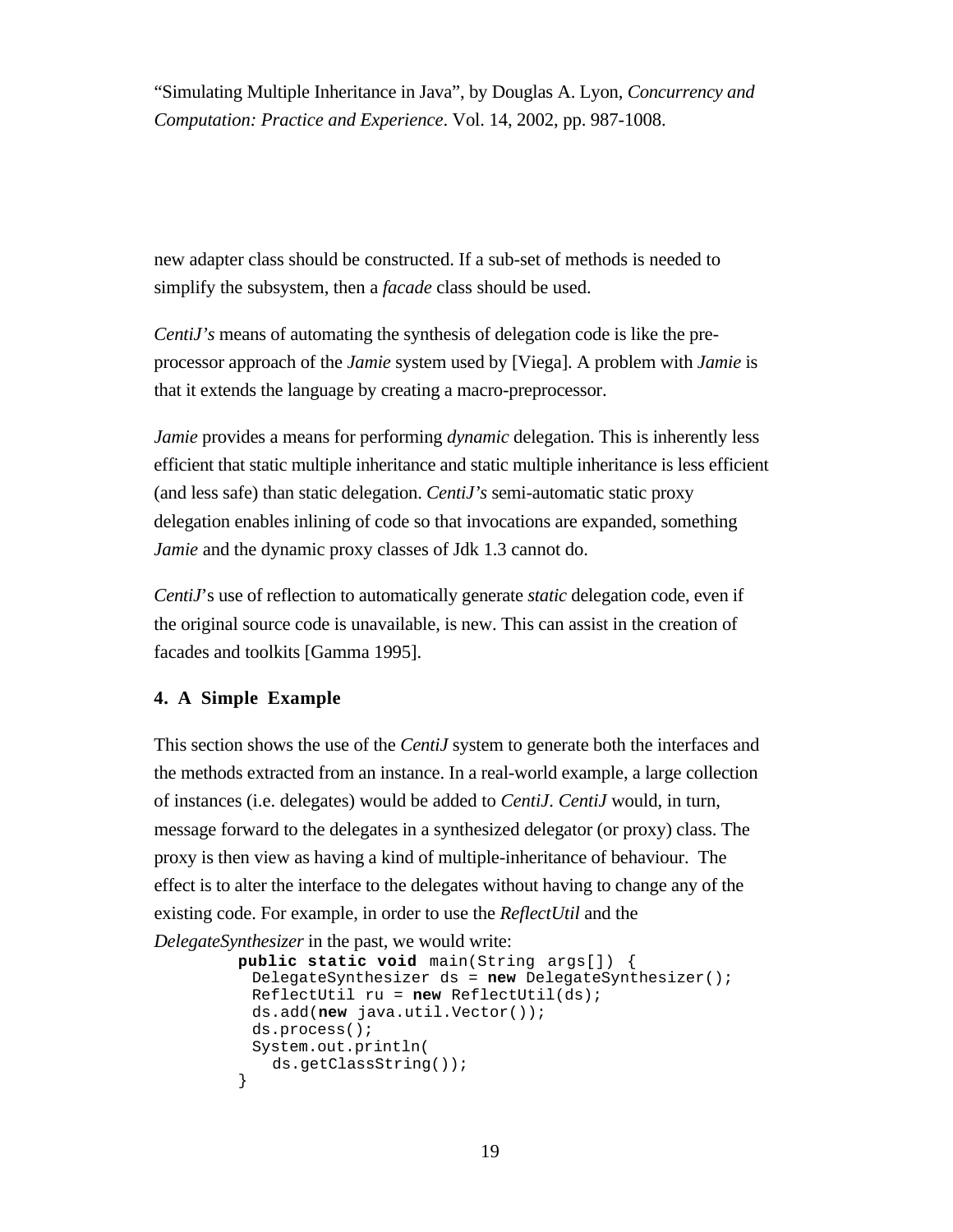```
Now we write:
         public static void main(String args[]) {
          Proxy p = new Proxy();
          p.add(new Vector());
          p.process();
          System.out.println(
            p.getClassString());
         }
```
The *Proxy* class contains methods from the *ReflectUtil* class and the

*DelegateSynthesizer* class:

```
public static void main(String args[]) {
 DelegateSynthesizer ds = new DelegateSynthesizer();
 ReflectUtil ru = new ReflectUtil(ds);
 ds.add(ds);
 ds.add(ru);
 ds.process();
 System.out.println(
   ds.getClassString());
}
```
*CentiJ* is able to get an automatically generated interface, called the *ProxyStub* by executing:

```
public static void main(String args[]) {
 Proxy p = new Proxy();
 p.add(p);p.process();
 System.out.println(p.getInterfaces());
}
```
This enables a the multiple-inheritance of specification.

#### **5. The Delegate Synthesizer**

This section details the implementation of the automatic proxy code synthesis via reflection. Reflection enables a listing of methods and their signatures. These are used to *forward* invocations to the delegates contained by a *proxy* class. I call this *static proxy delegation*, in order to differentiate it from the *dynamic proxy classes* that have been introduced in JDK 1.3 [Sun 2000].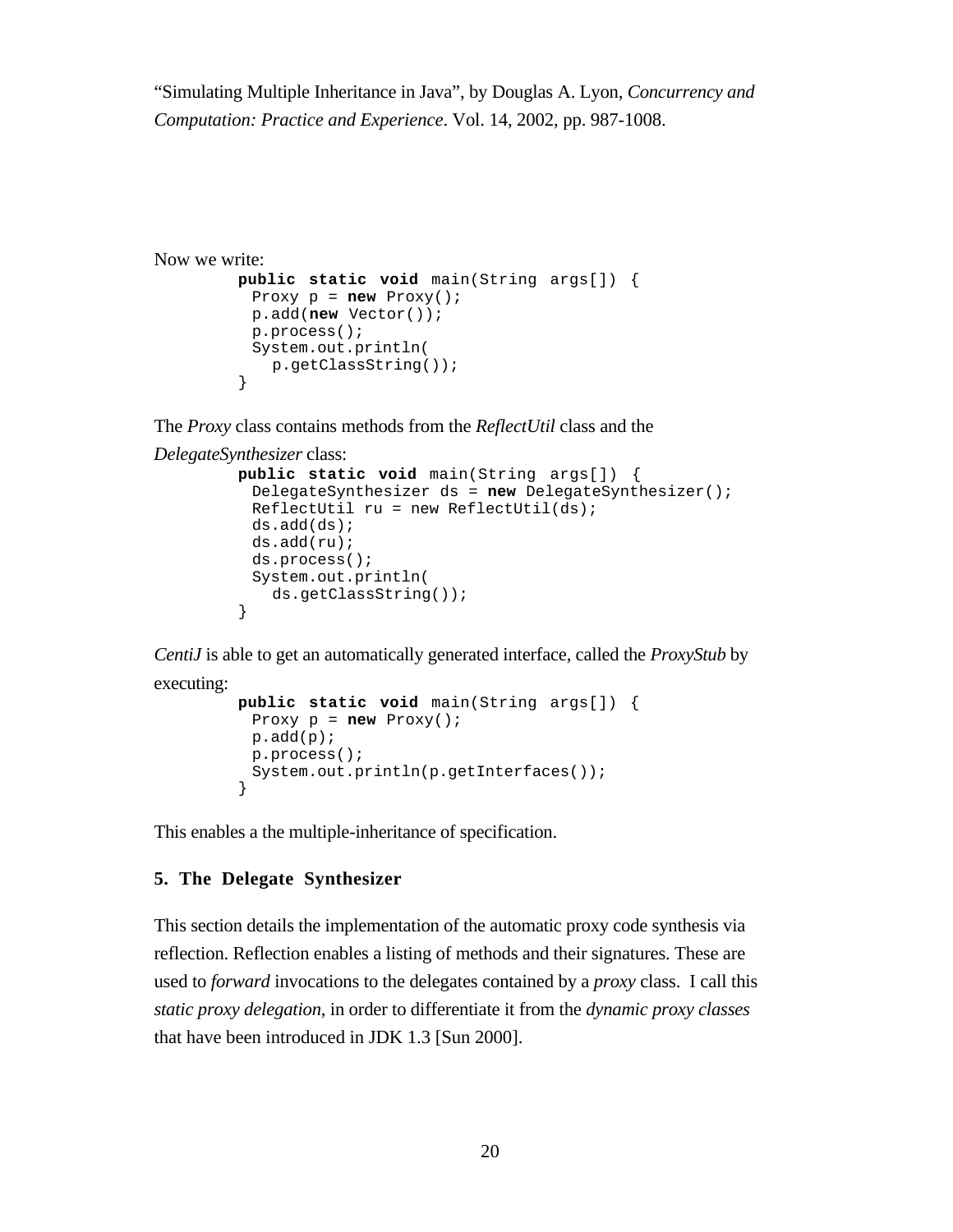*CentiJ* generates Java source code that wraps all the invocations to a list of delegate instances. As an example, consider the programmer who establishes a set of classes based on mammals and humans:

```
class Mammal {
     public boolean isHairy() {
     return true;
      }
}
class Human extends Mammal {
     public String toString() {
       return "human";
      }
}
```
Suppose we want graphics in our system. We define a new class called *Movable*:

```
class Movable {
         int x = 0;
         int y = 0;public void move(int _x, int _y) {
           x = x;y = y;
         }
   }
To add features to the Movable class, we create the Graphics class:
```

```
class Graphic extends Movable {
     public void erase() {
       move(-1,-1);}
}
```
The sub-classification of *Mammal* has a different *intention* than the extension of the *Movable* class. We only extended *Movable* to inherit an implementation, *not to describe a taxonomy!*

In order to obtain a graphic-human (i.e., a class that represents a human that can be drawn) we require delegation. In *CentiJ* we write:

```
Vector v = new Vector();
v.addElement(new Human());
v.addElement(new Graphic());
DelegateSynthesizer ds = new DelegateSynthesizer(v);
```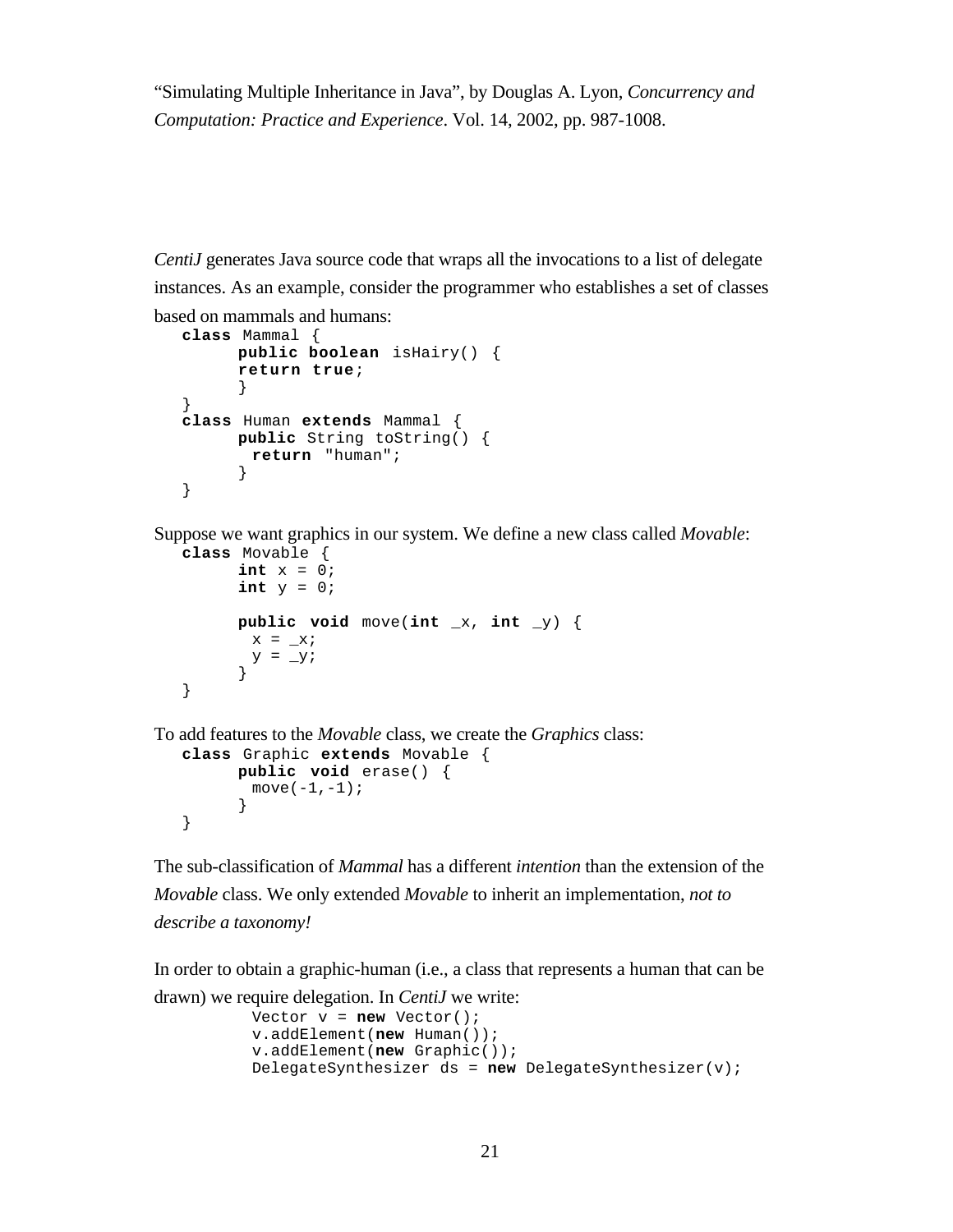ds.print();

```
The output follows:
   // automatically generated by the DelegateSynthesizer
   public class HumanGraphic {
   // constructor:
   public HumanGraphic(
        Human _human,
        Graphic _graphic){
        human = _human;
         graphic = _graphic;
   }
     Human human;
        public java.lang.String toString(){
          return human.toString();
         }
        public boolean isHairy(){
          return human.isHairy();
         }
     Graphic graphic;
        public void move(int v0,int v1){
          graphic.move(v0,v1);
         }
         public void erase(){
          graphic.erase();
         }
   }
```
Thus, the *HumanGraphic* class has all the *public* methods in both the *Human* class and the *Graphic* class.

Several policy decisions were made during the generation of the proxy class. First, it was decided that only public methods would be exposed using this technique. Second it was decided that the base *java.lang.Object* class should be eliminated from the generated proxy class. Thus, no member variables are made visible in the generated proxy class. Also, any *native, abstract,* or *final* modifiers are removed. Finally, any *static* declarations are redeclared to be dynamic, since an instance of the delegate is required for the proxy to work.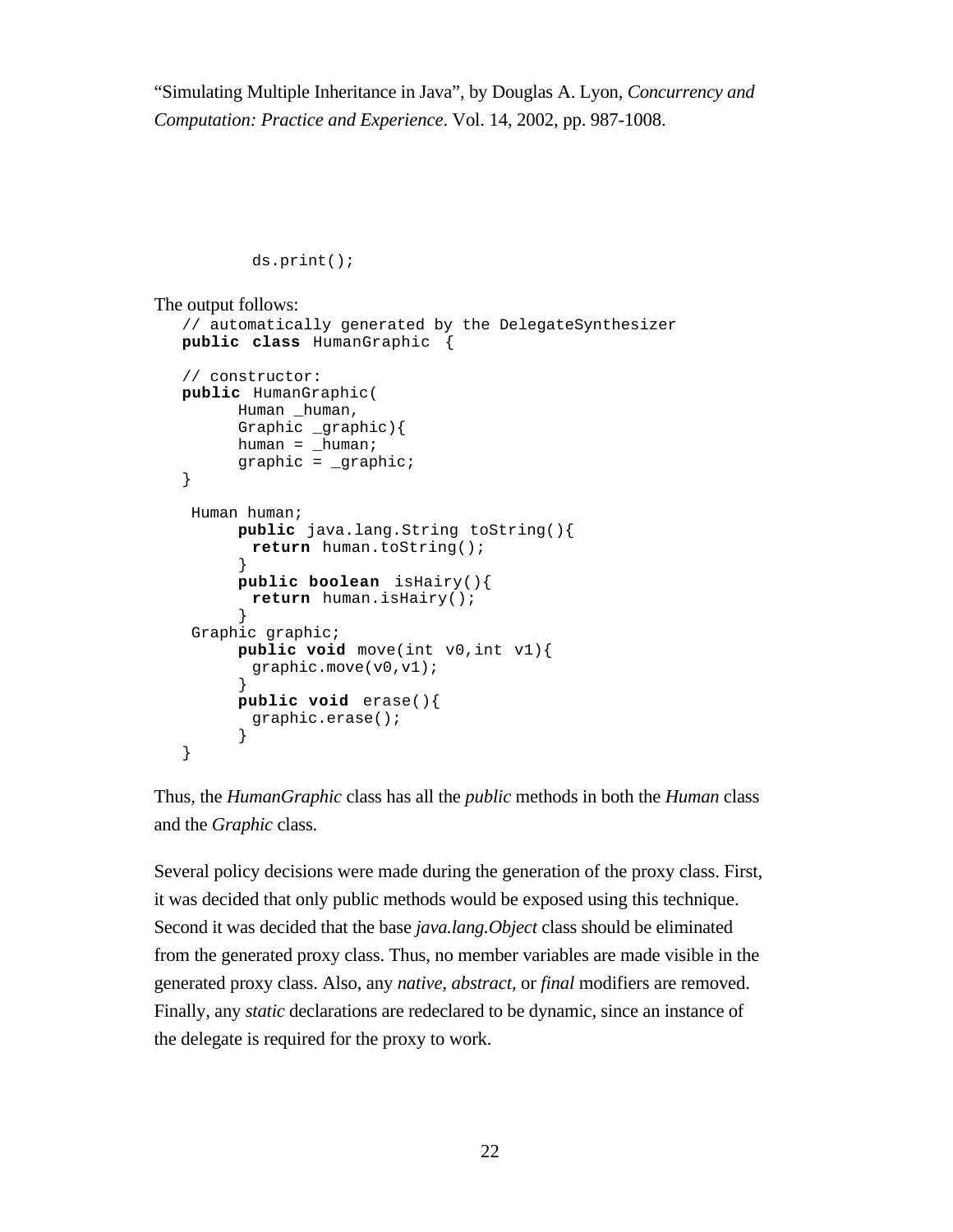# **5.1. Implementation of the** *DelegationSynthesizer*

*CentiJ* is filled with special cases of various string manipulation and reflection routines. The goal is to support a GUI that enables the programmer to disambiguate conflicting method signatures. Figure 5.1-1 shows an image of a GUI that enables the programmer to disambiguate conflicting method names using a manual selection technique.



Figure 5.1-1. The Disambiguation Dialog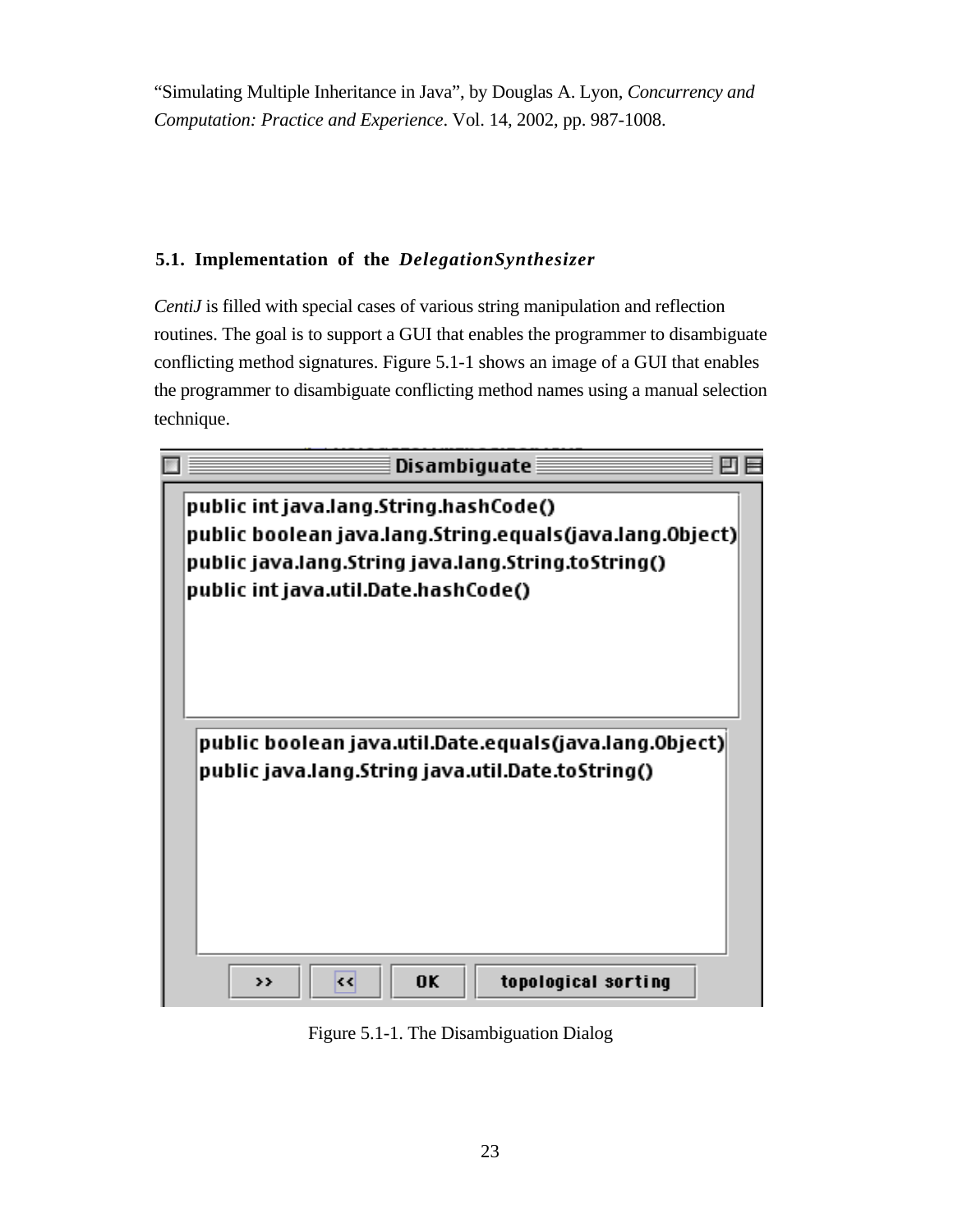The *disambiguation dialog* enables the selection of a method to be used in the proxy class, or the use of automatic topological sorting to generate the proxy class. In fact, if the preference is toward topological sorting, there is no need for a GUI at all (we can let the process work automatically). This is how multiple-inheritance works in languages like C++.

Several string manipulation procedures are used to simplify the presentation of instances and methods. For example, to strip the package name from a string we use:

**public static** String stripPackageName(String s)

Proper naming is also required. For example the default string representation of the name of an array of classes is:

[Ljava.lang.Class

To get the type name to look like an array, we use:

**public static** String getTypeName(Class type)

This yields types like: java.lang.Class[]

To get the parameters for a method we use:

**public** String getParameters(Method m)

This allows for multiple parameters with synthesized variable names, like: **public** java.lang.reflect.Method getMethod( java.lang.String v0,java.lang.Class[] v1){

To get the parameters for a lengthy delegation constructor we use: **public** String getConstructorParameters()

This allows us to get the parameters of a constructor formed from the *Class* class and the *ReflectUtil* class: // constructor: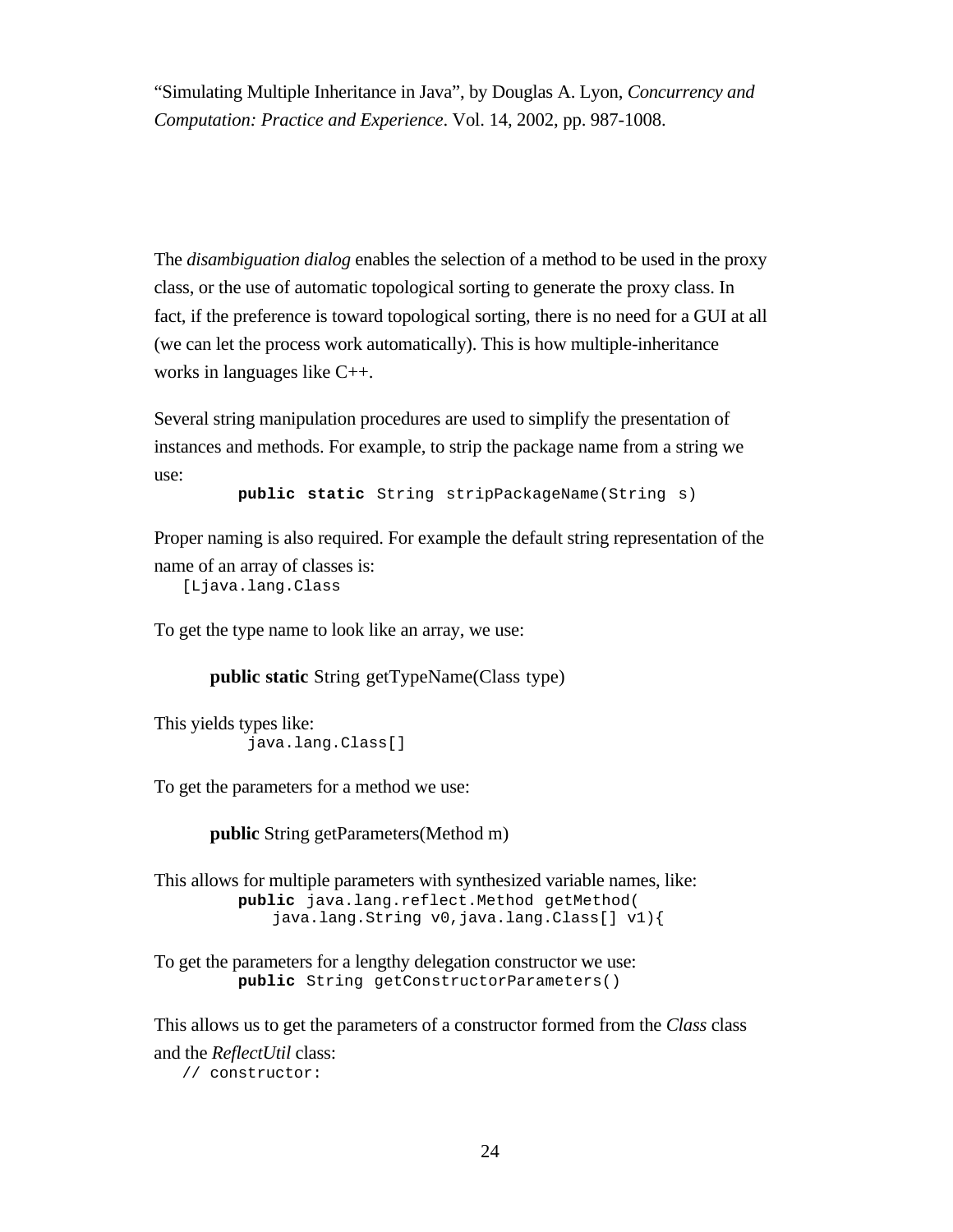**public** ClassReflectUtil( java.lang.Class \_class, ReflectUtil \_reflectutil)

The constructors' body is obtained using: **private** String getConstructorBody()

## **5.2. The DelegateSynthesizer**

The *getConstructorParameters* returns a string that will pass in the instances to be used for the delegation. The instance names are formulated by taking the class names, converting them to lower case and prepending them with an "<sup>1</sup>" character. **public** String getConstructorParameters()

The *getConstructorBody* performs a series of operations so that the delegates are internally held by the synthesized class. The member variable names are formulated by using the class names, without the package prefix, after conversion to lower case.

**private** String getConstructorBody()

The *processInstance* is invoked by the constructor. It synthesizes the proxy class using a name that concatenates the class names, without the package names. **private void** processInstance(Object o)

The *getMethodList* uses an array of methods to create the Java code needed to delegate to an instance.

> **public** String getMethodList(Method m[],String instanceName)

The *getMethodDeclaration* works on public methods. The declaration makes use of parameters and an instance that is to serve as the delegate for the implementation of the method.

> **public** String getMethodDeclaration(Method m, String instanceName)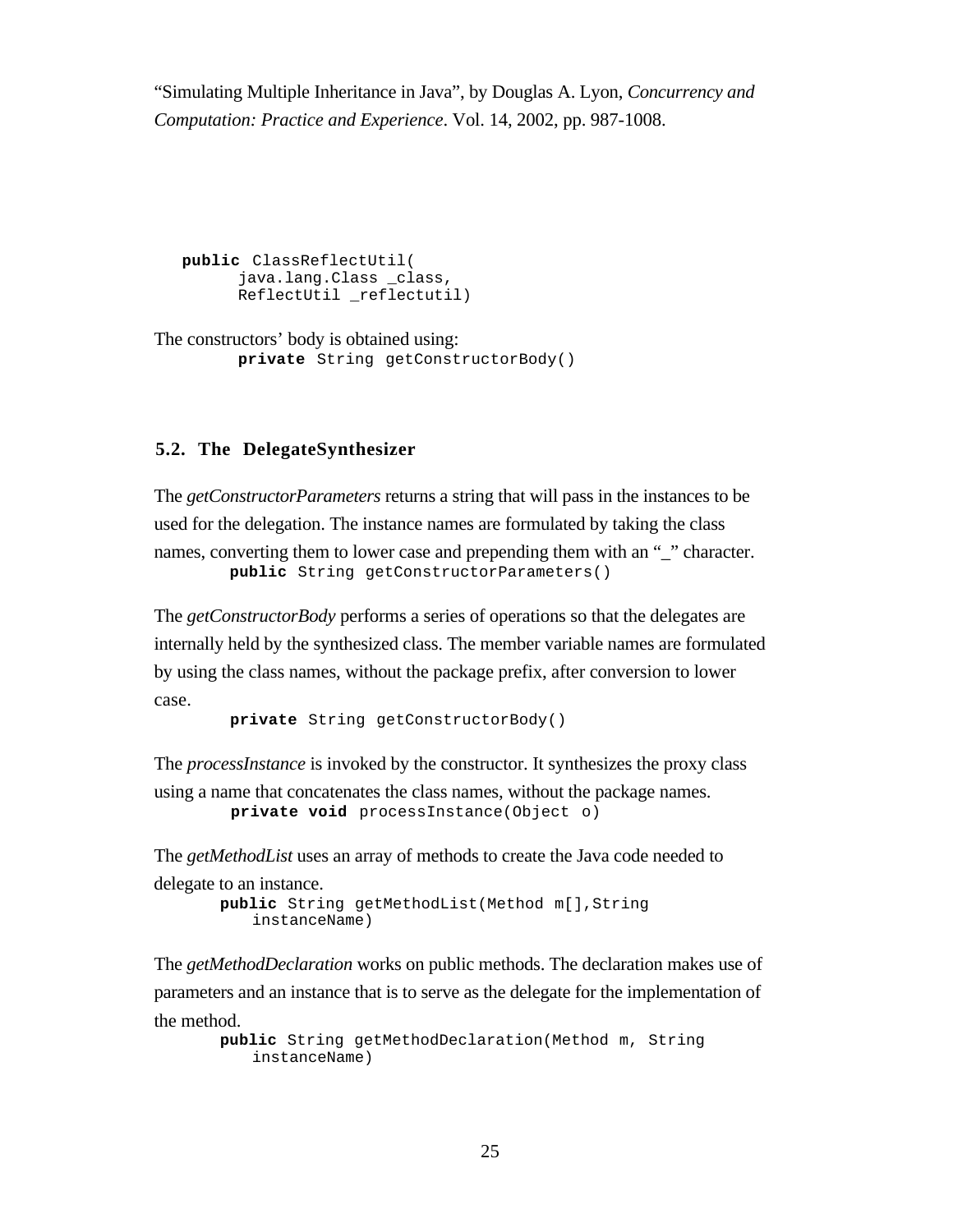The *getReturnType* uses reflection to obtain the type of the return. It then uses *getTypeName* to map that type into a string. The string papers over the string normally returned to make it Java compatible.

**public static** String getReturnType(Method m)

The *isReturningVoid* method returns *true* if the method, indeed, returns *void*.**public static boolean** isReturningVoid(Method m)

The *getModifiers* method returns a string of all the modifiers (i.e.,public static abstract, etc.).

**public static** String getModifiers(Method m)

When formulating the delegation, we must not return in the body of the delegation method, if the method returns *void*. Thus, we get a string that represents an *optional* return:

**private** String getOptionalReturn(Method m)

The *getInvocation* class synthesizes a series of variables, *v0, v1, v2...* which are used when formulating the delegation.

```
 private String getInvocation(Method m, String
   instanceName)
```
The *getParameters* method is used by the *getMethodDeclaration* to obtain the arguments to the proxy classes' presentation to the outside word. **public** String getParameters(Method m)

The *getTypeName* is a helper method that maps the type into a name that can be compiled by Java. The work occurs when the type is not an array. **public static** String getTypeName(Class type)

The *isPublic* method is used to determine if a method will be used for delegation. The policy is that only public methods will be available for delegation. If you wanted to change this policy, you could create an *isPublicOrDefault* method. This would return *true* if default visibility were to be passed to delegates. This might be used to transform methods with default visibility into *public* methods for inter-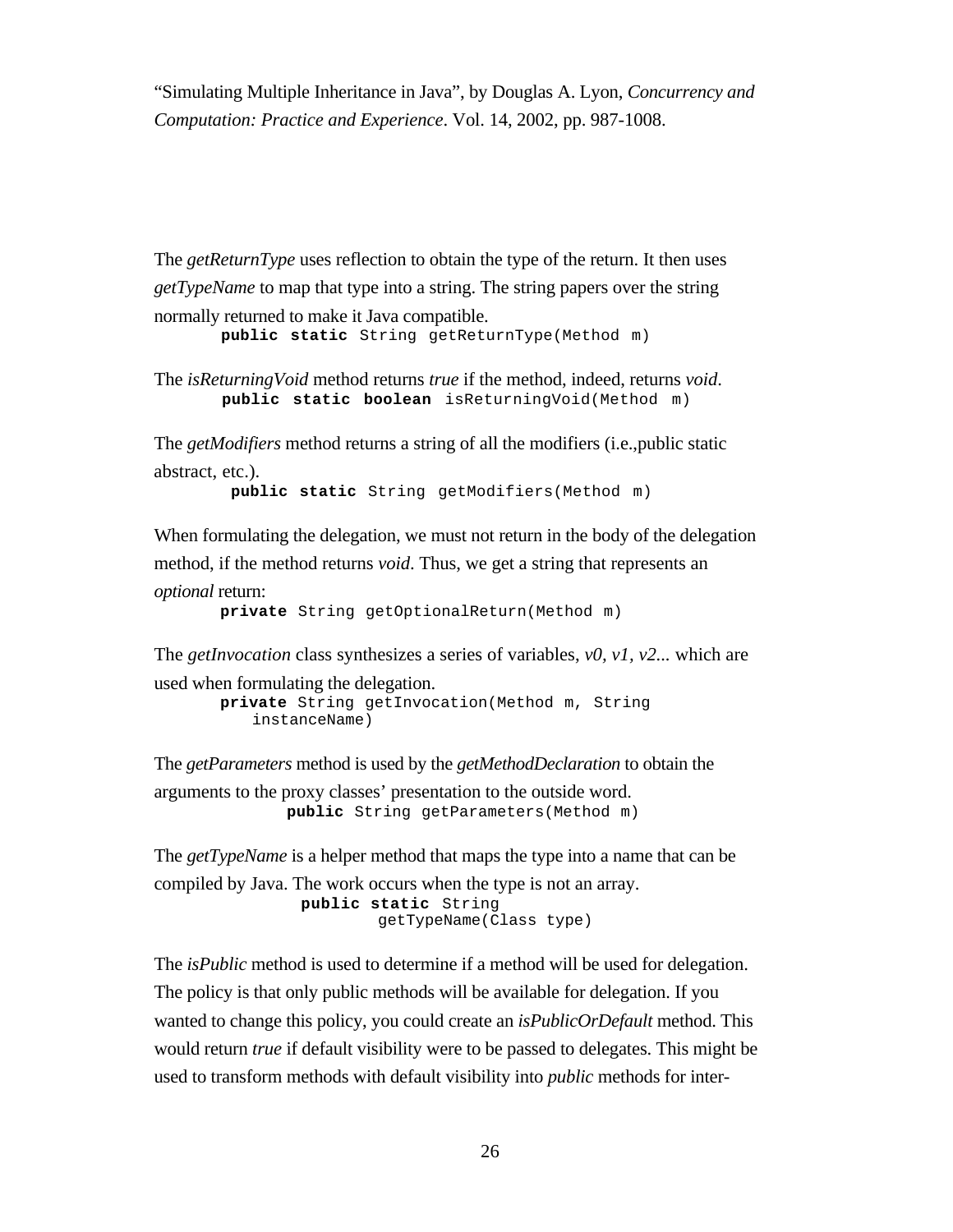package communication via a *facade*. See Section 1.4 for more information about facades.

**public static boolean** isPublic(Method m)

We lop off the package name to create instance names for the delegates. This is done via a simple string manipulation. A more robust approach might be used that senses if the resulting string, when converted to lower-case, results in a reserved word. In such cases, a simple alteration to the string is in order and this might be a good place to do it.

**public static** String stripPackageName(String s)

The first pass, performed during construction, instantiates a series of member variables in the *DelegateSynthesizer*. These variables are used to permit the creation of the constructor body. If this code were to be optimized, it would be to transform it into a single pass process. As it is, speed is not a factor.

```
 private String getConstructor() {
         // public className(class1 _class1Instance,
class2 _class2Instance...)
```
The *getClassString* method is the top-level means for generating the proxy class. If the output is to be retargetted to a live, on-line, compiler, or a swing interface, or a file, this would be the method to call. It can easily be wrappered so that the code generated can be redirected.

**public** String getClassString()

The following code example generates a proxy for the

*DelegateSynthesizerReflectUtil* class. This class combines the public methods of both classes. Thus the *DelegateSynthesizer* can generate delegates for itself.

| 189. | public static void main(String args[]) {        |
|------|-------------------------------------------------|
| 190. | Vector $v = new Vector()$ ;                     |
| 191. | v.addElement(                                   |
|      | new DelegateSynthesizer(v).getClass());         |
| 192. | v.addElement(new ReflectUtil(v));               |
| 193. | $v.addElement(\nnew Deleqatesynthesisizer(v));$ |
| 194. | DelegateSynthesizer ds =                        |
|      | $new$ DelegateSynthesizer(v);                   |
| 195. | ds.print()                                      |
|      |                                                 |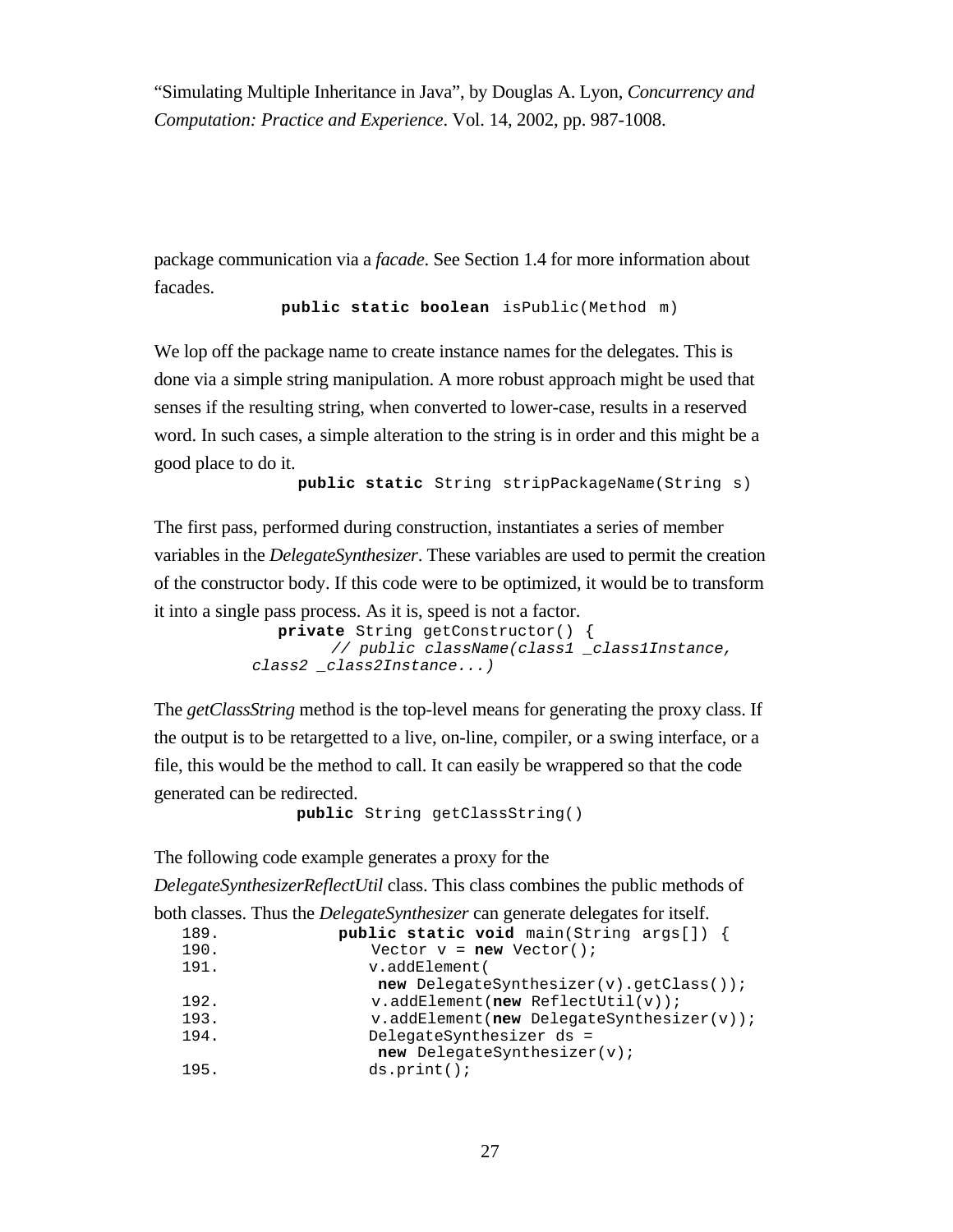196. } 197. }

## **6. Conclusions**

We have reviewed different techniques for adding features to classes. We discussed using language extension to add delegation, language extension to add multiple inheritance, API extension to add delegation and API extension to add manual delegation. Approaches that use language extension fail for pragmatic reasons (lack of compatible tools, slow adoption, slow code, etc.). Approaches that use API extension are easier to deploy, in general, since they work with existing frameworks.

There are two basic kinds of delegation, dynamic and static. The dynamic delegation works at run-time and makes type safety impossible. The static delegation works at compile time and is generally type-safe. There are two kinds of static delegation, manual and automatic. The manual delegation requires programmers to generate method forwarding code. A process that is both errorprone and tedious. The automatic static delegation has been shown to be an easy to deploy technique that gives programmers the freedom to generate large proxy classes that are both type-safe and easy to understand.

The automatic synthesis of proxy class technique makes modification of the method forwarding mechanics trivial. It also isolates client code from changes in the interfaces in the delegates (called the *adapter pattern*). The adapter controls the brittleness of a subsystem from propagating to client classes. As changes (i.e., deprecations) are introduced into an API, the rest of the system can remain unchanged. The synthesis technique shown here allows for incrementally checking the synthesized code in an interactive system. It also allows for the resolution of ambiguity using topological sorting in an automatic fashion.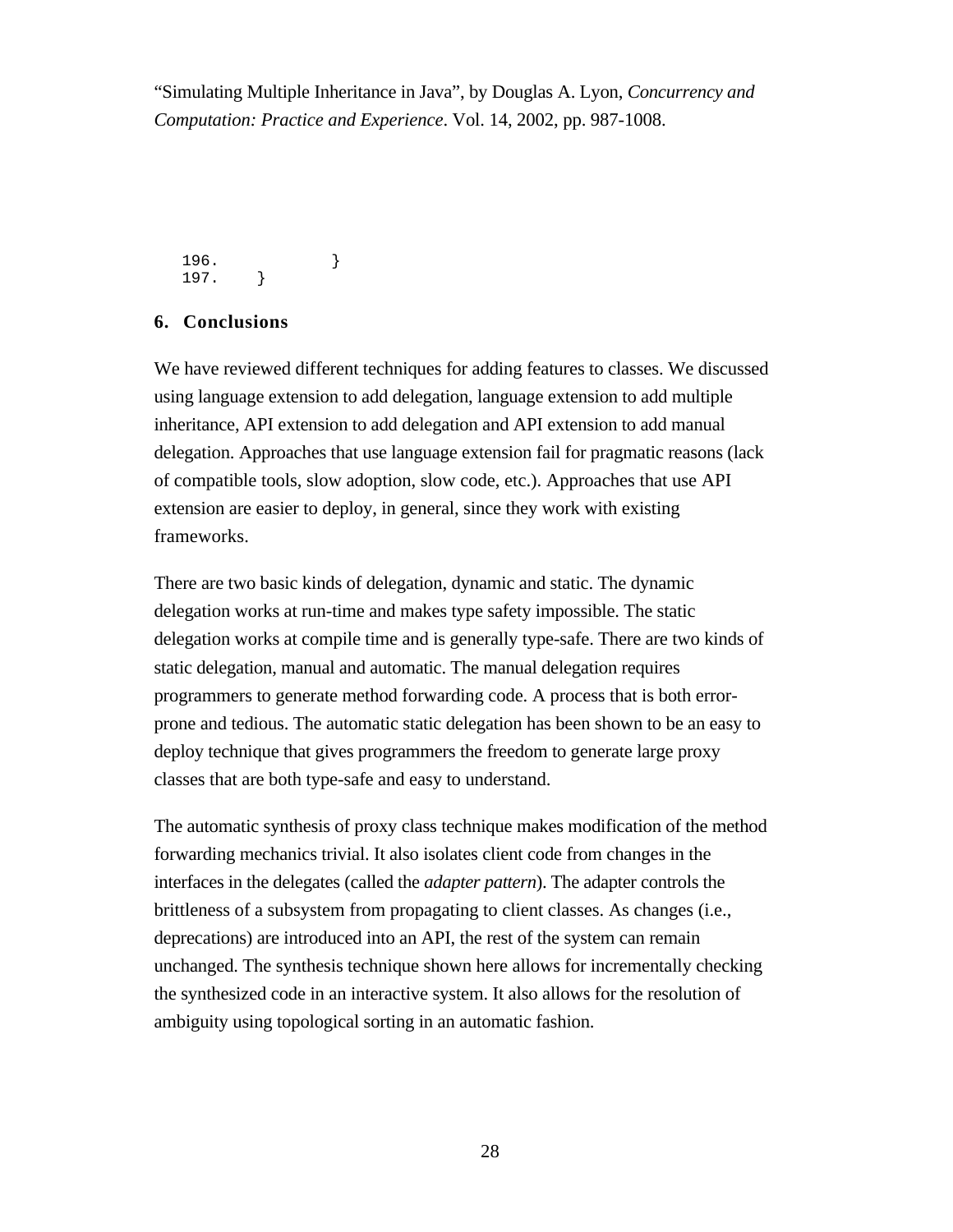Any methods that are commonly held in two or more delegate instances will have a name-space conflict. It is not clear how to automatically resolve these conflicts. If we use topological sorting, like C++ does, we may have the same fruitful source of bugs that  $C_{++}$  has. As a result, we have adopted a policy that programmers' must decide how to resolve conflicting method names. This is not easy. For example, if the code generated removed duplicate method declaration, what would be a reasonable policy to use? Suppose that a *Human* knows how to print itself, using a *print* statement*.* Suppose that the *Graphic* class has a *print* statement. It might be reasonable to print both delegates. On the other hand, suppose both have a *toString* method. In that case, it might be reasonable to concatenate the *toString* results from both instances. Thus, the programmer must intervene to correct the duplication of method signatures.

The *facade* design pattern creates a single class that communicates with a collection of related classes. For example, *ReflectUtil*, *Class, DelegationSynthesizer* are all related to introspection. The *DelegationSynthesizer* can be used to create a proxy class that delegates to itself, and the *ReflectUtil and Class* classes. Client instances need only be aware of the new *ReflectUtilClassDelegationSynthesizer*. This protects the clients from changes in the API (i.e., deprecation). It can also shield the clients from the complexity of using the individual classes. This is particularly true if the programmer takes care to simplify the constructor of the facade. This also prevents knowledge of the order of construction from being required in the client classes. If the specification changes on the delegate, and the proxy alters the forwarding methods to protect the client classes from the change, then the proxy ceases to be a simple proxy. The proxy becomes an example of the *adapter* pattern, stabilizing the interface seen by the clients [Gamma 1995].

The approach to delegation using static binding enables inlining of code. The inlining optimizes the code by eliminating the forwarding methods, when possible, by the compiler. Thus static delegation does not suffer from performance degradation, like dynamic delegation does.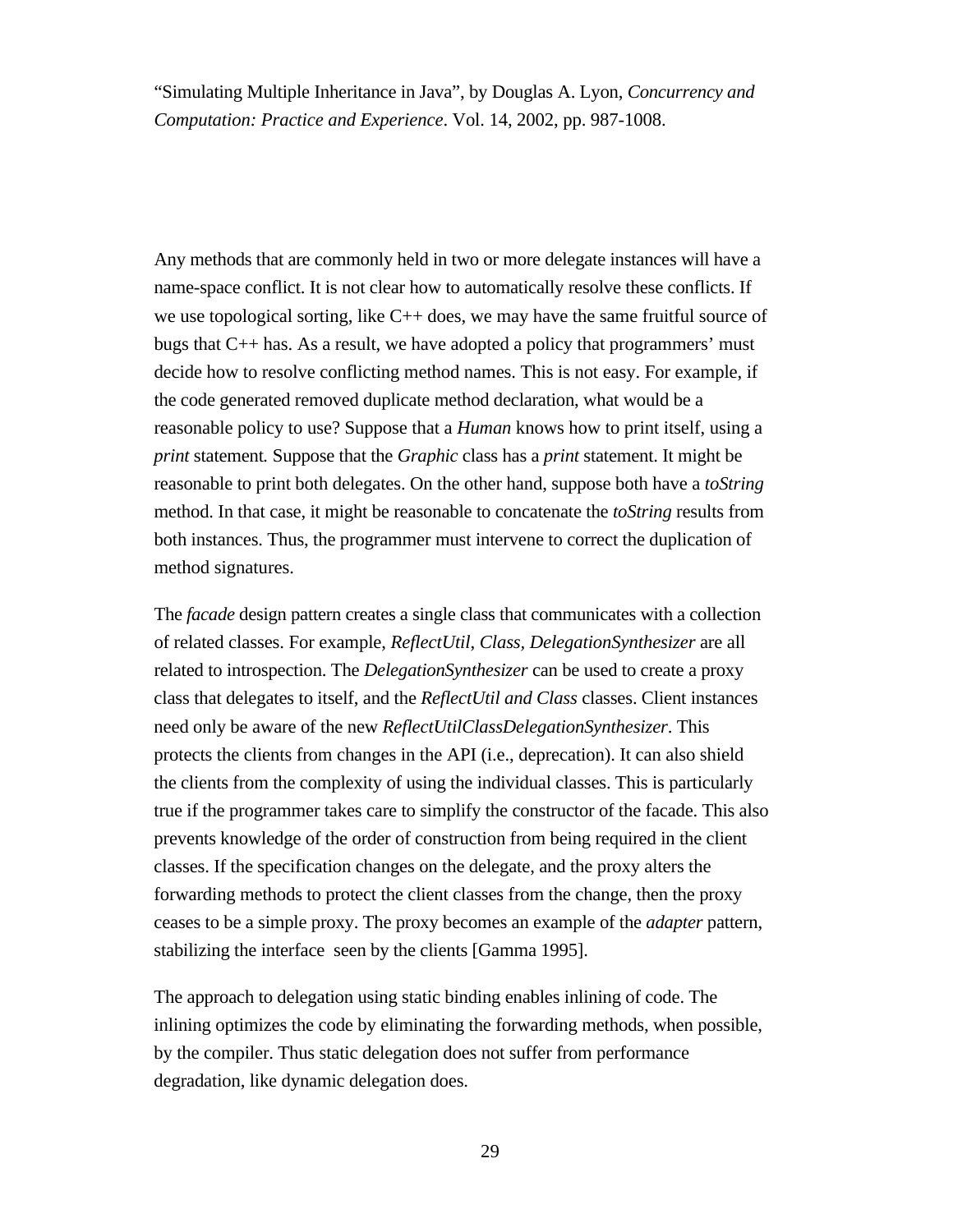In brief:

- 1. Dynamic delegation is more automatic than static delegation.
- 2. Dynamic delegation is not type-safe, but static delegation is.
- 3. Automatic static delegation is almost as automatic as dynamic delegation, and just as type safe as static delegation.

The choice between static and dynamic typing is like the choice between safety and flexibility. [Agesen].

Multiple-inheritance is not an option in Java. The following are some heuristics for the use of the approach outline in this paper:

If polymorphism is needed, then use the automatically generated interface stubs, that our API provides.

If proxies are needed, then use our API for generating proxies.

If source code is unavailable, there may be little other choice.

- If source code is available, refactoring by hand may lead to better code, but may have an effect on a large number of client classes and require testing.
- If many programmers require a stable interface, then use the automatically generated interface stubs, and create a facade for a contract that enables control and use of the subsystem.
- Use the proxy to reuse the implementations. In the case where the contracts shift in the delegates, allow the facade to become an adapter-facadeproxy, in order to protect your clients.

Deepening subclasses in order to add features is a fast way to create poor code that is very fragile. It is a poor way to introduce sub-typing. Only use subclasses if the class theoretic approach is appropriate to the domain, and then only if the taxonomic hierarchy is unlikely to change.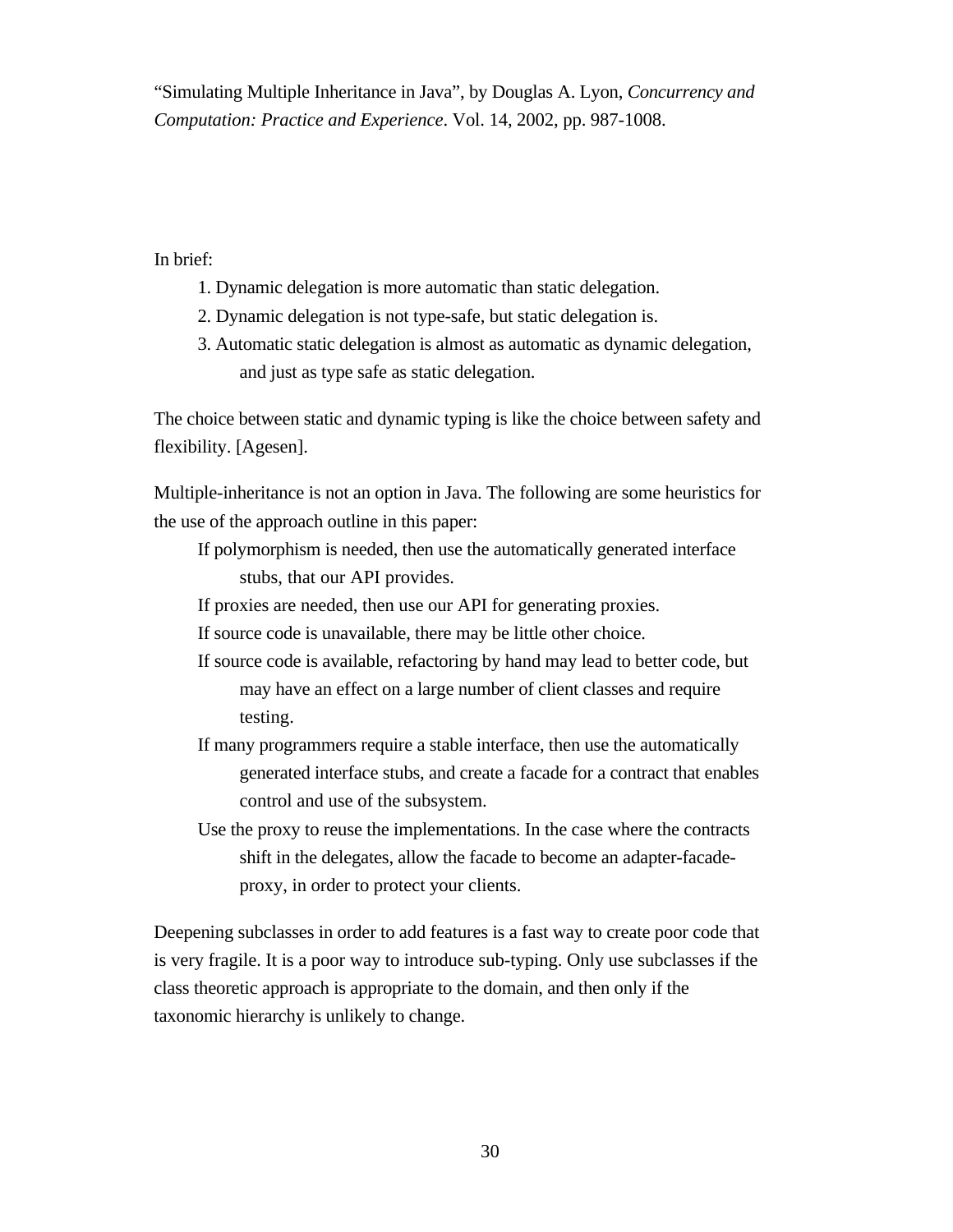# **7. Future Work**

It would improve the generated code if the *DelegateSynthesizer* if it included the Javadoc from the delegate's method in its output code. This would enable a preservation of the input documentation. Unfortunately, access to the source code would be required for this to work.

A proxy class helps to isolate a system from deprecations in the delegate methods. Sun's repeated introduction of deprecation into its API's has become epidemic and is a topic of future research.

# **8. Bibliography**

[Agesen] Ole Agesen, Jens Palsberg, and Michael I. Schwartzbach. "Type Inference of SELF: Analysis of Objects with Dynamic and Multiple Inheritance". In *ECOOP '93 Conference Proceedings*, p. 247-267. Kaiserslautern, Germany, July 1993

[Aksit 1991] Mehmet Aksit, Jan Willem Dijkstra. "Atomic Delegation: Objectoriented transactions", *IEEE Software*, Los Alamitos, CA, IEEE Computer Society. March 1991.pps. 84-92.

[Arnold 1996] Ken Arnold and James Gosling. *The Java Programming Language*, Addison-Wesley, Reading, MA. 1996.

[Arnold 1998] Ken Arnold and James Gosling. *The Java Programming Language*, Second Edition, Addison-Wesley, Reading, MA. 1998.

[Bardou] D. Bardou and C. Dony. "Split Objects: A Disciplined Use of Delegation Within Objects". In Proceedings of OOPSLA'96, Sans Jose, California. Special Issue of ACM SIGPLAN Notices (31)10, pages 122-137, 1996. http://citeseer.nj.nec.com/bardou96split.html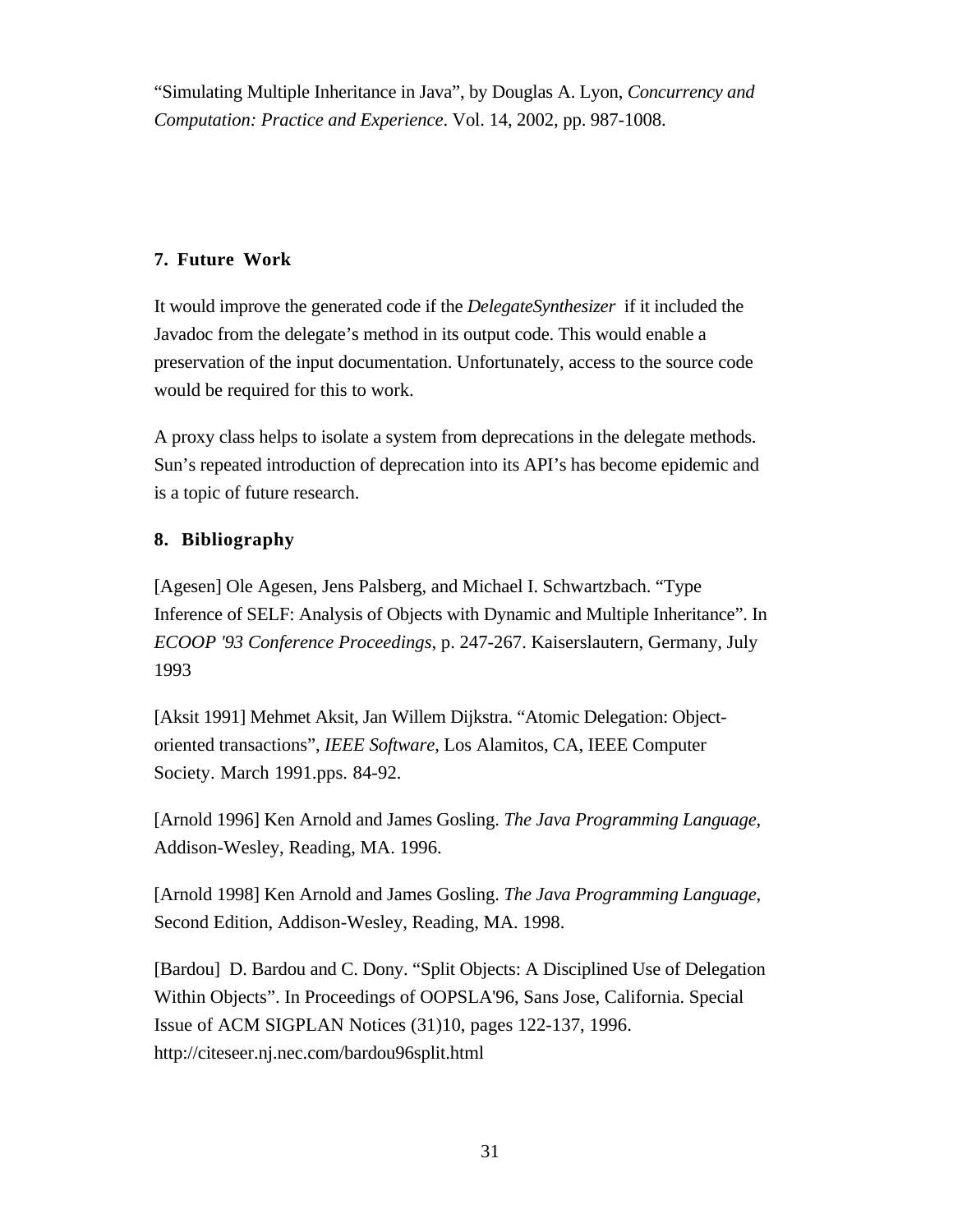[Bracha] G. Bracha. "The Programming Language JIGSAW: Mixins, Modularity and Multiple Inheritance". Ph.D. thesis, Department of Comp. Sci., Univ. of Utah, 1992

[Brant] John Brant, Brian Foote, Ralph E. Johnson, and Donald Roberts. "Wrappers to the Rescue". In Proceedings of ECOOP'98, July 1998. http://citeseer.nj.nec.com/189005.html

[Booch 1991] Grady Booch. *Object-Oriented Design*, Benjamin Cummings, Redwood Cits, CA. 1991.

[Cardelli] L. Cardelli, "Semantics of Multiple Inheritance", *Information and Computation,* 76 (1988) 138-164. <http://citeseer.nj.nec.com/cardelli88semantics.html>

[Chiba] Shigeru Chiba, "Load-Time Structural Reflection in Java", ECOOP, pps. 313-336, 2000, <http://citeseer.nj.nec.com/chiba00loadtime.html>

[Coad] Peter Coad and Mark Mayfield. "Java-Inspired Design: Use Composition Rather than Ineritance", *American Programmer*, Jan. 1997, pps. 23-31.

[Compagnoni] Compagnoni, A. B., & Pierce, B. C. 1993 (Aug.). "Multiple Inheritance via Intersection Types". *Tech. Report. ECS-LFCS-93-275. LFCS*, University of Edinburgh. Also available as Catholic University Nijmegen computer science technical report 93-18.

<http://citeseer.nj.nec.com/compagnoni93multiple.html>

[Cox] B. Cox. "Message/Object Programming: An evolutionary change in programming technology", *IEEE Software* (1)1. Jan 1982.

[Fisher] K. Fisher and J. C. Mitchell. A Delegation-based Object Calculus with Subtyping. In Proc. of FCT, volume 965 of Lecture Notes in Computer Science, pages 42--61. Springer-Verlag, 1995. <http://citeseer.nj.nec.com/104746.html>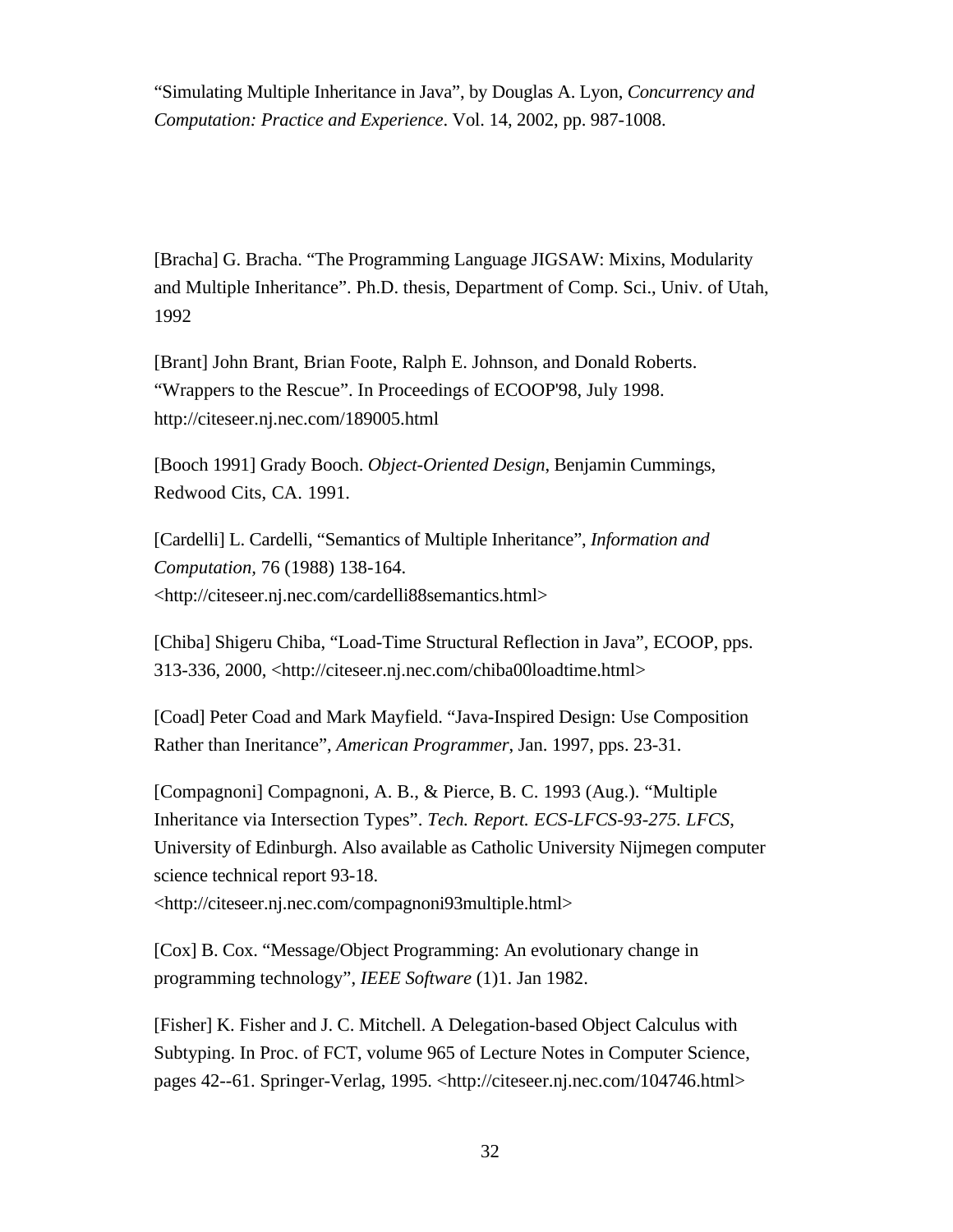[Fowler] Martin Fowler, *Refactoring, Improving the Design of Existing Code*, Addison Wesley, NY, 2000.

[Frank] Ulrich Frank. "Delegation: An Important Concept for the Appropriate Design of Object Models", *Journal of Object Oriented Programming*, June 2000. pps. 13-17,44

[Fraser] Timothy Fraser, Lee Badger, and Mark Feldman. "Hardening COTS Software with Generic Software Wrappers". In IEEE Symposium on Security and Privacy, May 1999. http://citeseer.nj.nec.com/fraser99hardening.html

[Gamma 1995] Erich Gamma, Richard Helm, Ralph Johnson and John Vlissides. *Design Patterns*, Addison-Wesley, Reading, MA. 1995.

[Golm] M. Golm, *Designa dn Implementation of a Meta Architecture for Java*, MS Thesis (1997), University of Erlangen.

[Guimares] Jos de Oliveira Guimares, "Reflection for statically Typed Languages" Proceedings of ECOOP98 (1998).

[Har] S. Harbison. *Modula-3*. Prentice Hall, 1992.

[Hauck] F. J. Hauck: "Inheritance modeled with explicit bindings: an approach to typed inheritance"; *Proc. of the Conf. on Object-Oriented Progr. Sys., Lang., and Appl*. -- OOPSLA, (Washington, D.C., Sep. 26-Oct. 1, 1993); SIGPLAN Notices 28(10) , <http://citeseer.nj.nec.com/hauck93inheritance.html>

[Harrison] William Harrison, Harold Ossher and Peri Tarr, Using Delegation for Software and Subject Composition, Research Report RC 20946, IBM Thomas J. Watson Research Center, August 1999. <http://www.research.ibm.com/sop/soppubs.htm>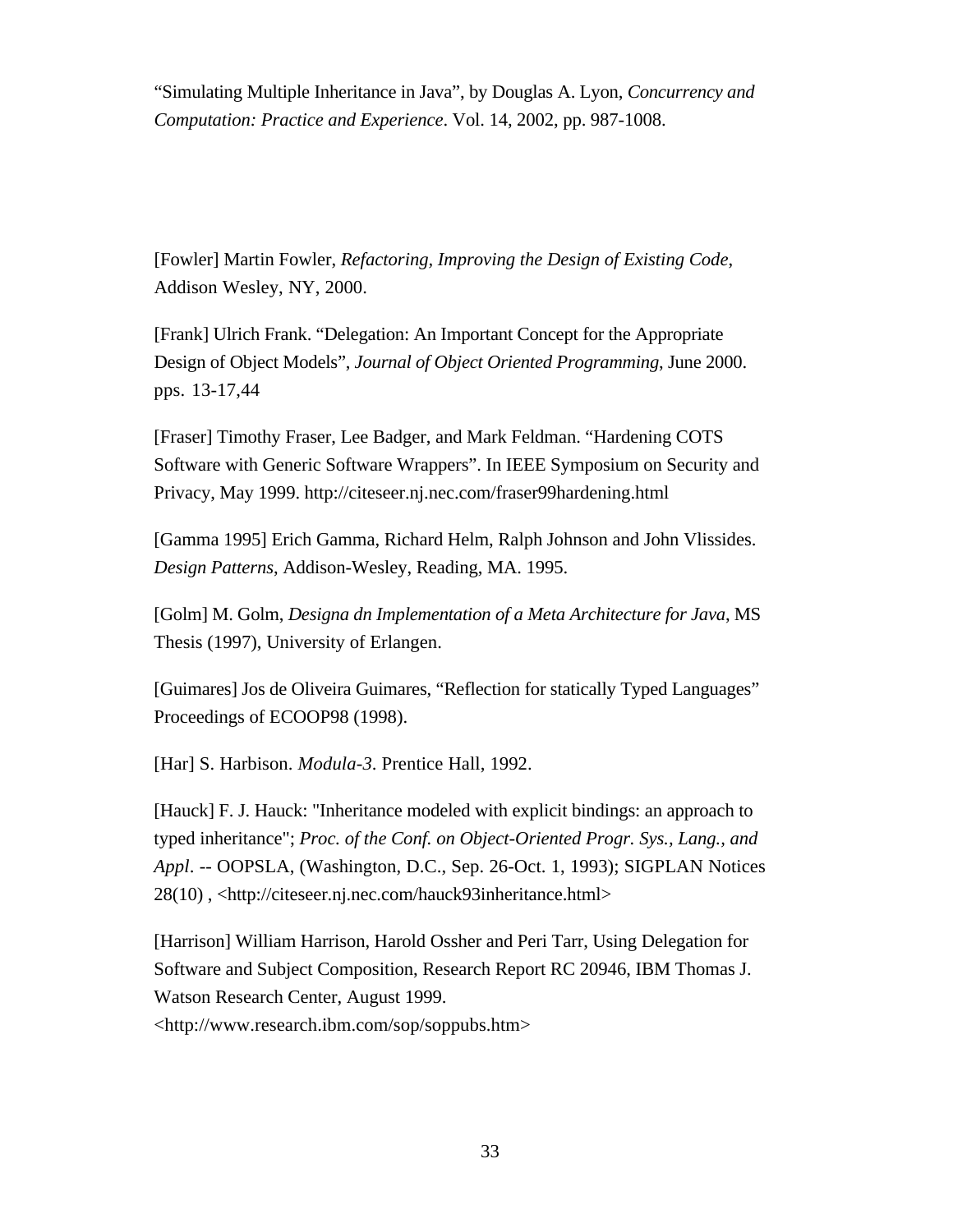[John93b] Ralph E. Johnson and William F. Opdyke, "Refactoring and Aggregation", Object Technologies for Advanced Software - First JSSST International Symposium, Lecture Notes in Computer Science, Vol. 742, Springer-Verlag, 1993.

[Johnson] Ralph E. Johnson and William F. Opdyke. Refactoring and aggregation. In S. Nishio and A. Yonezawa, editors, International Symposium on Object Technologies for Advanced Software, pages 264--278, Kanazawa, Japan, November 1993. JSSST, Springer Verlag, Lecture Notes in Computer Science. <http://citeseer.nj.nec.com/johnson93refactoring.html>

[Jz 1991] Johnson and Zweig. Delegation in C++, *Journal of Object-Oriented Programming*, 4(11):22-35, November 1991.

[Kataoka ] Yoshio Kataoka and Michael D. Ernst and William G. Griswold and David Notkin, "Automated Support for Program Refactoring using Invariants" <citeseer.nj.nec.com/kataoka01automated.html>.

[Kniesel] Günter Kniesel: "Implementation of Dynamic Delegation in Strongly Typed Inheritance-Based Systems". Technical report IAI-TR-94-3, Oct. 1994, University of Bonn, Germany. <http://citeseer.nj.nec.com/kniesel95implementation.html>

[Kniesel 98] Günter Kniesel: "Delegation for Java: API or Language Extension?". Technical report IAI-TR-98-5, May, 1998, University of Bonn, Germany. <citeseer.nj.nec.com/kniesel97delegation.html>

[Kniesel 99] Günter Kniesel, "Type-Safe Delegation for Run-Time Component Adaptation", In R. Guerraoui (Ed.): Proceedings of ECOOP99. Springer LNCS 1628. <http://citeseer.nj.nec.com/kniesel99typesafe.html>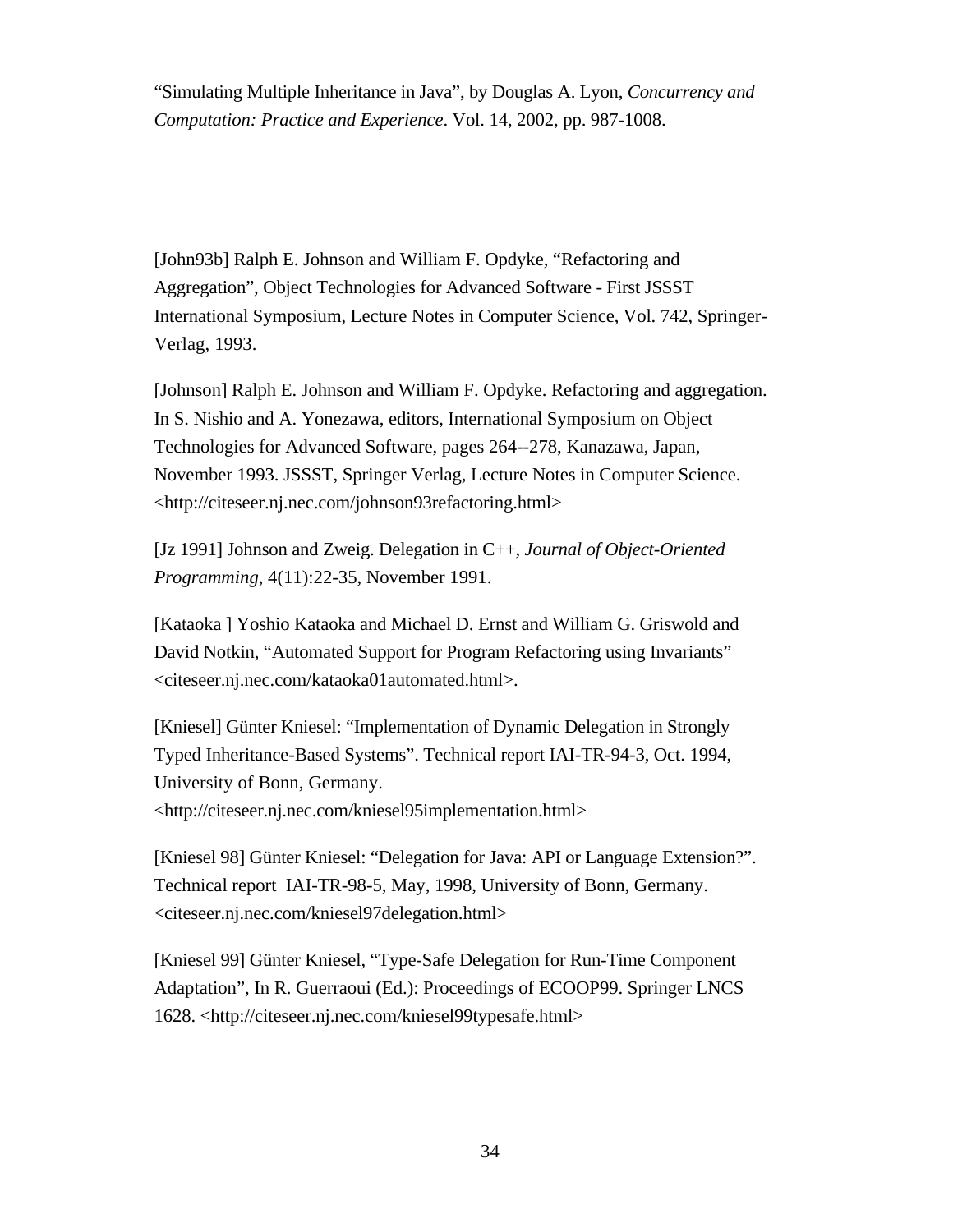[Kniesel 01] Günter Kniesel, private e-mail communications, <kniesel@cs.unibonn.de>.

[Korman] W. Korman and W. G. Griswold. "Elbereth: Tool support for refactoring Java programs". Technical report, University of California, San Diego Department of Computer Science and Engineering, May 1998. <http://citeseer.nj.nec.com/korman98elbereth.html>

[Lie 1986] Henry Leiberman. Using prototypical objects to implement share behavious in object-oriented systms. In *Object-oriented Programming Systems, languages and Applications Conference Proceedings*, Pages 214-223.

[Lyon 1998] Douglas Lyon and Hayagriva Rao. *Java Digital Signal Processing*, M&T Books, NY, NY. 1998.

[Lyon 1999] Douglas Lyon. *Image Processing in Java*, Prentice Hall, M&T Books, NY, NY. 1998.

[Matsuoka] S. Matsuoka, H. Ogawa, K. Shimura, Y. Kimura and H. Takagi, "OpenJIT - A reflective Java JIT Compiler". Proceedings of Workshop on Reflective Progrmming in C++ and Java, UTCCP Report 98-4, Center for Computational Physics, University of Tsukuba, Japan ISSN 1344-3135, 1998.

[O' Callahan] O'Callahan,R., and Jackson, D., "Lackwit: A program understandingtool based on type inference". In Proceedings of the 1997 International Conference on Software Engineering (ICSE'96) (Boston, MA, May 1997), pp. 338--348. <http://citeseer.nj.nec.com/329620.html>.

[Oliva] Alexandre Oliva, Luiz Eduardo Buzato, Islene Calciolari Garcia, "The Reflective Architecture of Guaran" <http://www.dcc.unicamp.br/oliva>.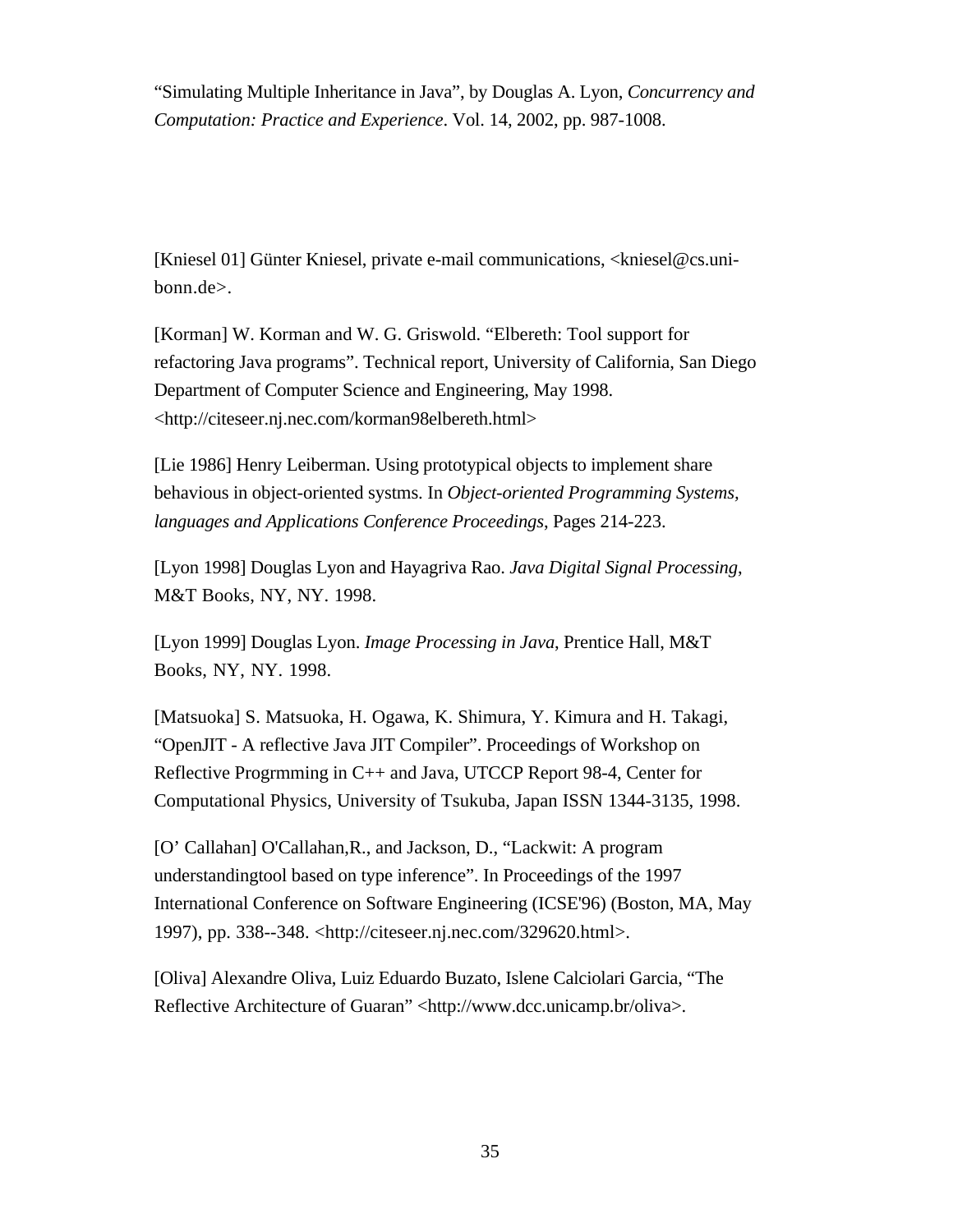[Opdy92b]William F. Opdyke, *Refactoring Object-Oriented Frameworks*, Ph.D. dissertation, University of Illinois, 1992. [ftp://st.cs.uiuc.edu/pub/papers/refactoring/]

[Opdy93a] William F. Opdyke and Ralph E. Johnson, "Creating Abstract Superclasses by Refactoring", Proceedings CSC'93, ACM Press, 1993.

[Postema] Margot Postema and Heinz W. Schmidt, *Reverse Engineering and Abstraction of Legacy Systems*, <http://citeseer.nj.nec.com/151140.html>

[Roberts] Don Roberts, John Brant, and Ralph Johnson. "A refactoring tool for Smalltalk" *Theory and Practice of Object Systems,* 3(4):253-63, 1997*.*

[Tichelaar] "Sander Tichelaar and Stéphane Ducasse and Serge Demeyer and Oscar Nierstrasz, "A Meta-model for Language-Independent Refactoring", IEEE Proceedings ISPSE, 2000, <citeseer.nj.nec.com/379788.html>

[Snyder] Alan Snyder. "Encapsulation and Inheritance in Object-Oriented Programming Languages", Affiliation Software Technology Laboratory, Hewlett-Packard Laboratories, PO Box 10490, Palo Alto, CA, 94303-0971 <http://citeseer.nj.nec.com/328789.html>

[Stro 1987] Bjarne Stroustrup. "Multiple inheritance for C++". In Proceedings of the Spring '87 European Unix Systems User's Group Conference, Helsinki, Finland, May 1987. <http://citeseer.nj.nec.com/stroustrup99multiple.html>

[Stro 1994] Bjarne Stroustrup. *The Design and Evolution of C++*, Addison-Wesley, Reading, MA. 1994.

[Sun 2000] Tech Tips, "Using dynamic proxies to layer new functionalirty over existing code" May 30, 2000, <http://developer.java.sun.com/developer/TechTips/2000/tt0530.html>